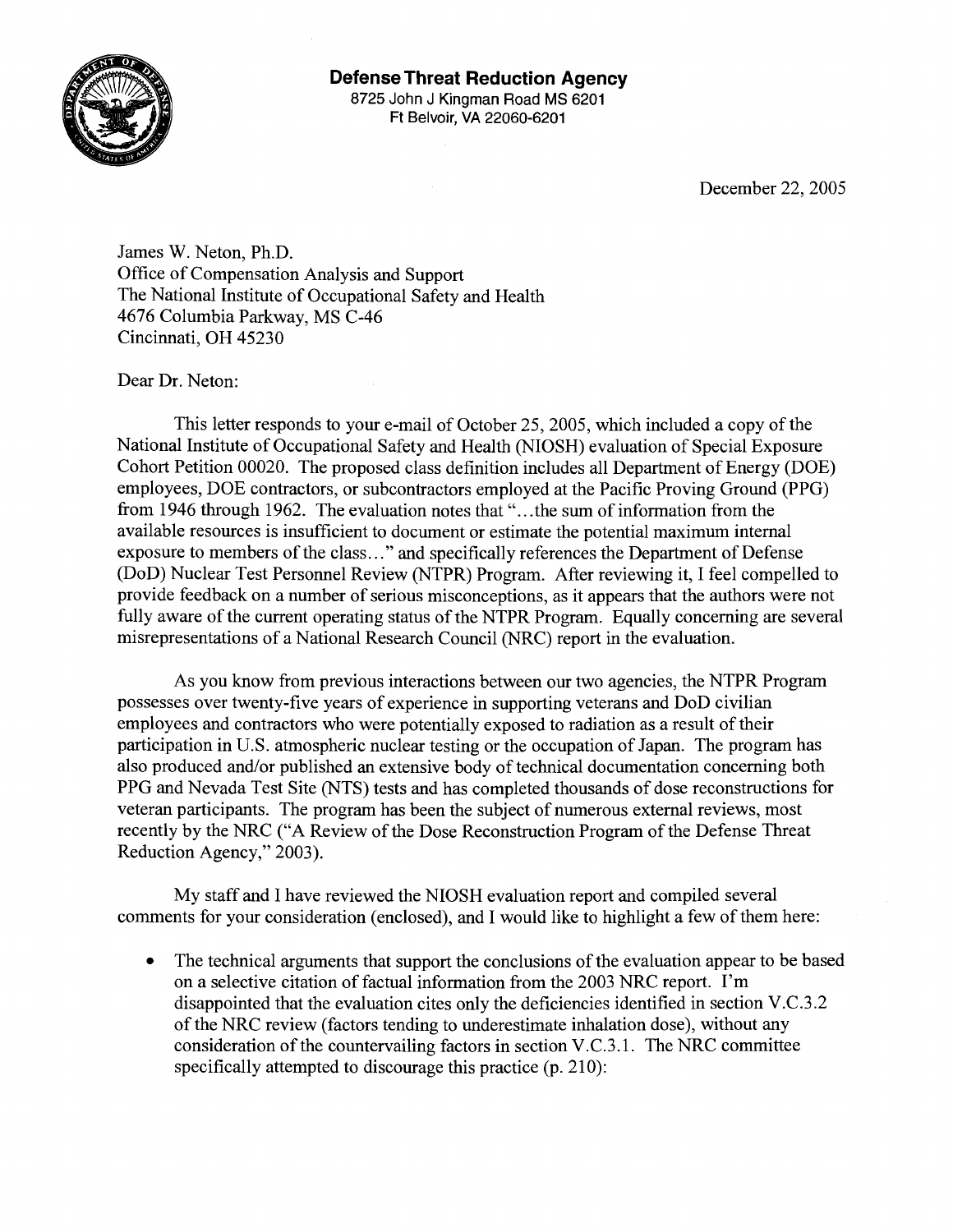*"The committee also emphasizes, however, that the discussions of assumptions summarized in Table V.C.7 should not be used to draw conclusions about whether estimates of inhalation dose to atomic veterans in particular scenarios provide credible upper bounds without consideration of the importance of assumptions discussed in the previous section that should tend to result in overestimates of inhalation dose.* "

Furthermore, there is no discussion of the overall perspective of the NRC findings in regards to methods used by NTPR for estimating upper bounds of internal dose. Neglecting valid and important counterarguments may support your conclusion, but the resulting product fails to meet the stated goal of providing a fair and science-based determination.

- Section 7.1 specifically addresses NTPR dose reconstructions, noting that "In order for NIOSH to consider using the DTRA model for inhalation dose, the model must be able to establish credible upper bounds." In response to the 2003 NRC report, the Defense Threat Reduction Agency (DTRA) issued interim guidance (enclosed) that was intended to establish conservative upper bounds for dose reconstructions. Ongoing efforts to improve methods of uncertainty analysis will likely produce more credible upper bounds, thereby eliminating the need for interim guidance.
- Section 5.0 summarizes available monitoring data, but it appears that several useful DoD publications were not included in the review (enclosed). Some of these documents are publicly available on the DTRA website (http://www.dtra.mil) or at the NTPR reading library in Reston, Virginia. Many others are available through the DTRA Data Archival and Retrieval Enhancement (DARE) Program. Access to DARE is available to Government agencies, their contractors, and other authorized users on a need-to-know basis.

I have also enclosed a review of the NIOSH evaluation report by Dr. David C. Kocher, a member of the 2003 NRC committee. I wholly endorse Dr. Kocher's observations, which address unfortunate distortions of the 2003 NRC findings contained in the NIOSH evaluation report. He raises a number of valid concerns, not the least of which is the NIOSH interpretation that credible upper bounds of PPG internal dose cannot be established. While the NRC report concluded in section V.C.6 (p. 225) that the methods used by the NTPR Program did not consistently provide credible upper bounds, it did not imply that credible upper bounds could not be established.

One could argue that the NIOSH decision to recommend Special Exposure Cohort status for the proposed class may be a proper policy decision. However, the conclusion of this evaluation, namely to treat the proposed cohort presumptively, appears to be insufficiently supported by an incomplete technical analysis despite a search for relevant information. Additionally, I must object to this evaluation on the basis that the NTPR Program has successfully implemented a credible solution for providing defensible dose reconstructions in support of federally-mandated entitlement programs. In this regard, the NTPR Program currently has methods in place that could acceptably assist hTIOSH in its support of the EEOICPA.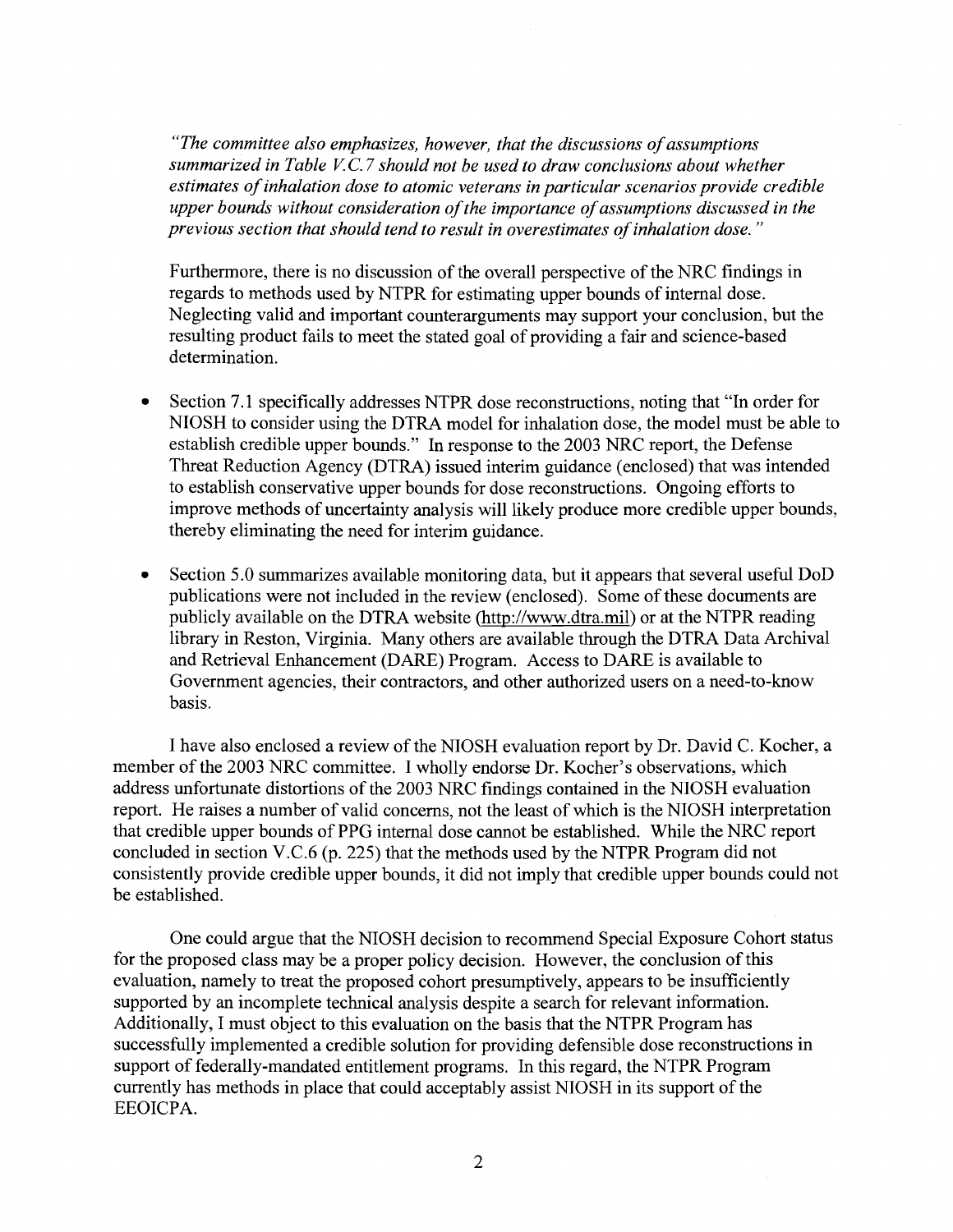In conclusion, I believe that DoD could be of significant assistance to your agency in supporting dose reconstructions for individuals involved in atmospheric nuclear testing. I can provide sample post-NRC 2003 dose reconstructions that we have performed for veterans involved in PPG testing. I also can make available to you the NTPR methodology that was developed for atmospheric testing, as well as the supporting data archives. I believe increased collaboration between our two agencies would be of great benefit.

Sincerely,

K. Bleke

Paul K. Blake, Ph.D. Program Manager Nuclear Test Personnel Review

Enclosures:

- 1. DTRA comments on the SEC Petition 00020 Evaluation Report
- 2. DTRA Interim Guidance of July 16,2003
- 3. Selected list of publications containing information relevant to the Evaluation Report
- 4. Dr. Kocher's review of the SEC Petition 00020 Evaluation Report

Copies to:

Chairman, Veterans' Advisory Board on Dose Reconstruction Chairman, Advisory Board on Radiation and Worker Health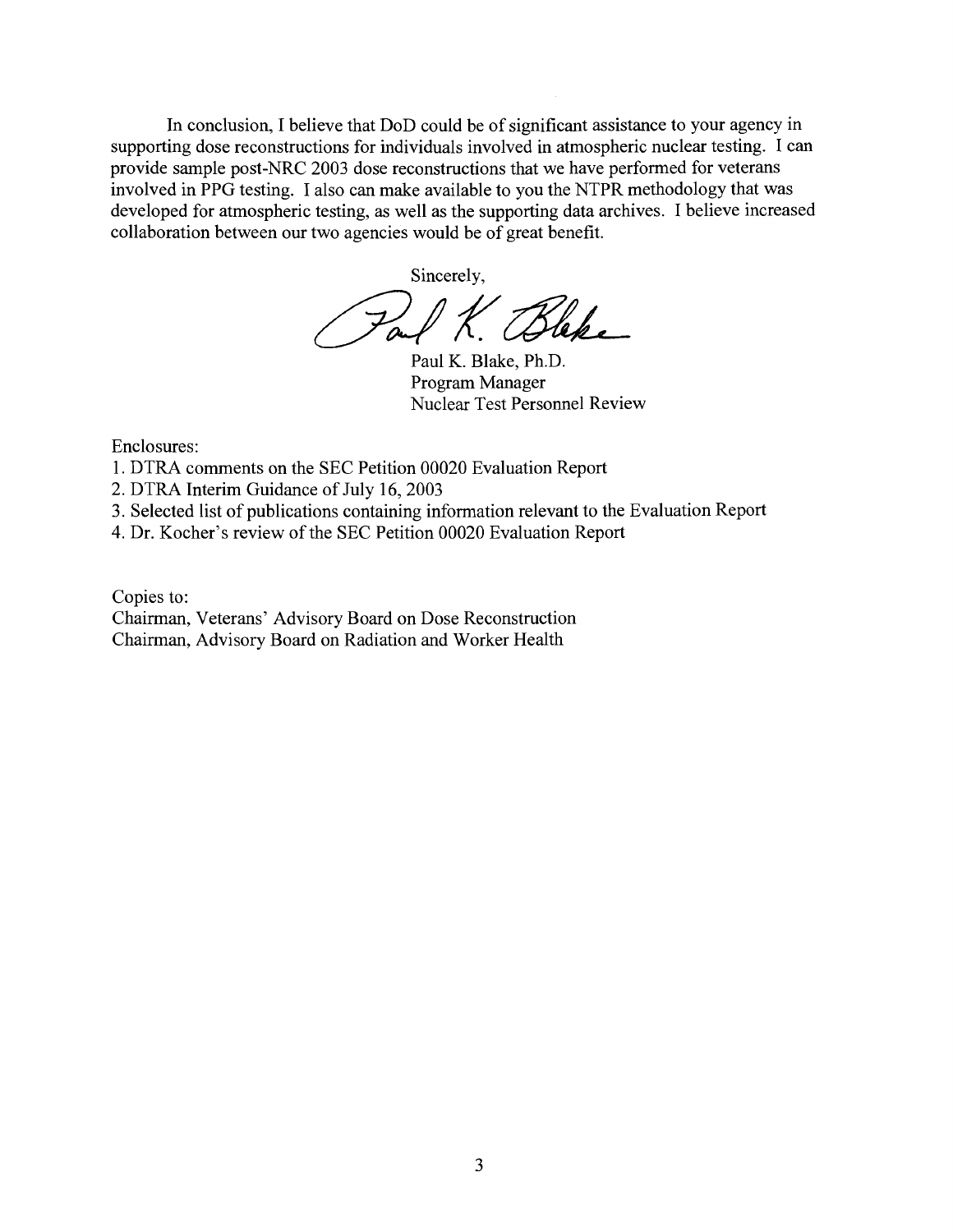# Subj: DTRA comments on the SEC Petition 00020 Evaluation Report

## NIOSH Finding 1: Lack of sufficient information from document search

The Evaluation Summary (p. 2) states that NIOSH lacks access to sufficient information to estimate the maximum radiation dose incurred by any member of the class being evaluated, and that the sum of information from the available resources is insufficient to document or estimate the potential maximum internal exposure to members of the class, under plausible circumstances during the period in question at PPG.

Section 4.2 (p. 6) indicates that the document search performed in support of this evaluation included the NIOSH research database, the Internal Dose Monitoring website of Lawrence Livermore National Laboratory, the DTRA website, the DOE Environment, Safety and Health webpage, and the Marshall Islands Document Collection.

### DTRA Response 1

The document search appears to have excluded or overlooked the DOE Nuclear Testing Archive ([http://www.nv.doe.gov/library/testingarchive.htm\)](http://www.nv.doe.gov/library/testingarchive.htm), the NTPR public library, and a restricted access, DoD data archive (DARE), arguably the largest archival collections of documents relating to U.S. atmospheric nuclear testing. As described, the search did not include the Los Alamos National Laboratory, which had scientific teams extensively involved in nuclear testing. It appears that at least one source of relevant information cited in the evaluation (the University of Washington) was not investigated, even though this information is likely obtainable from the Nuclear Testing Archive and/or DARE.

## NIOSH Finding 2: Availability of information and data

Section 3.0 (p. 5) states that no data or documentation had been located indicating any results or program to monitor for internal exposure due to ingested or inhaled radioactive material, and that the petitioner's declaration that there was no such monitoring was considered as suitable evidence in support of the belief that dose reconstruction would not be feasible.

Section 4.1 (p. 5) indicates that NIOSH reviewed 65 cases meeting the revised class definition to determine whether internal and/or external personal monitoring records (or any other monitoring records) were available for the employee. While there was an external monitoring program and most claimants had external monitoring records, no records of inhalation or ingestion monitoring for these individuals at the PPG were available to NIOSH. References to individual internal monitoring were made in several historical reports on specific test series.

Section 5.0 (p. 7) states that there was only brief mention in the Albuquerque Operations manager's report of limited use of nasal smears, for which NIOSH has been unable to locate the associated data.

Table 5.1 (p. 7) indicates that no internal dosimetry data were located in publicly accessible records and that SAIC confirmed that urine and air data for evaluation of internal exposures are not available. Furthermore, the table indicates that air sampling protocols differed by operation, but that samples were collected according to operational plan. However, no occupational air data had been retrieved to date.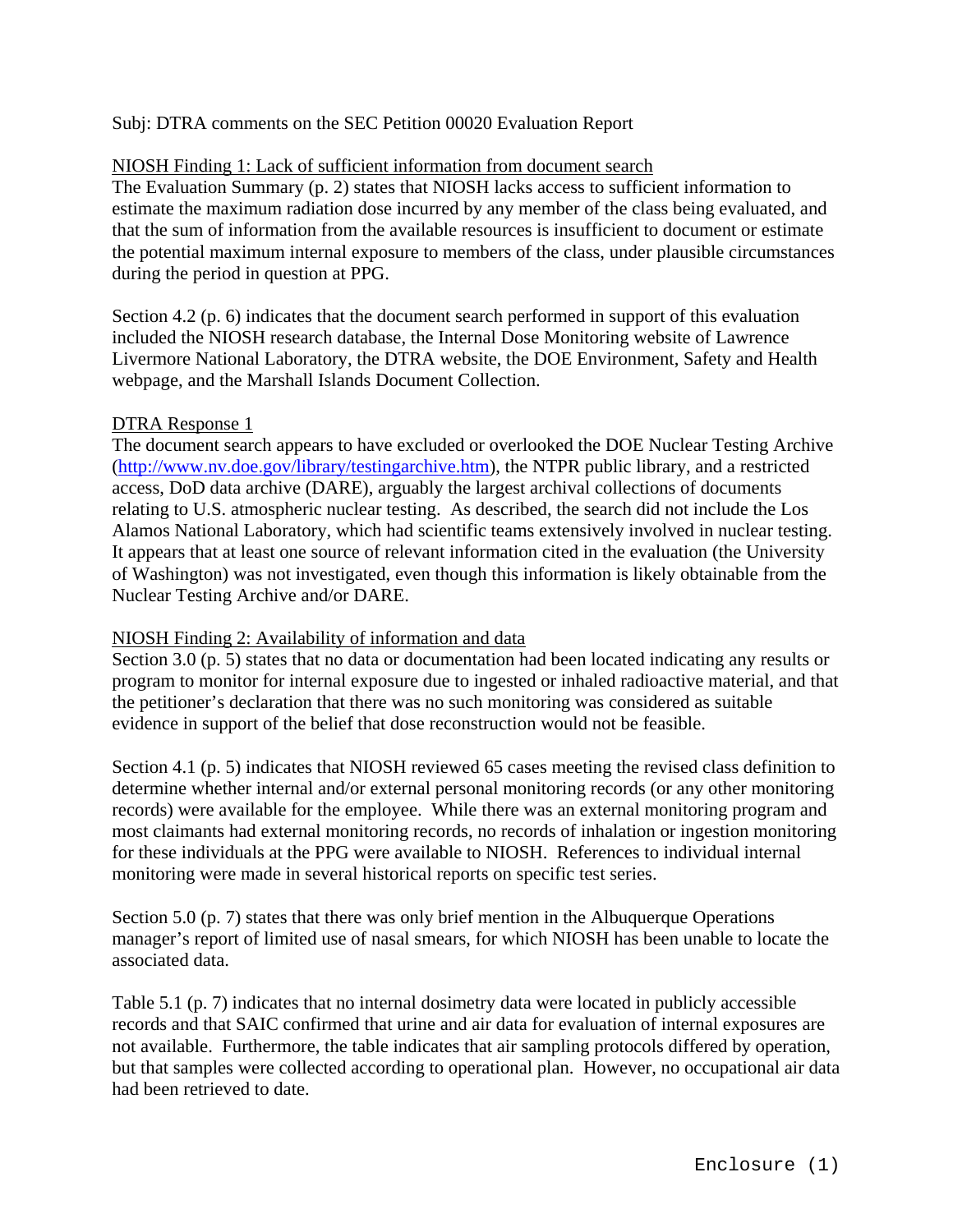Section 5.0 (p. 8) refers to a report of the Albuquerque Operations Manager (the contents of which are cited as an example of data typically found in test reports), but NIOSH indicates that no data from these samples had been located and that no data regarding the number of samples collected at each test shot had been located as of the date of the report. This section also claims that NIOSH contacted SAIC regarding the availability of urine and air sample data for tests conducted at PPG, but SAIC technical experts indicated that the 2600 urine samples identified for CROSSROADS were unavailable and that few, if any, air sample data are available.

Section 6.0 (p. 10) states that air sampling was performed during Operation CROSSROADS, but was designed to establish fallout patterns rather than monitoring occupational internal exposure. According to SAIC, few of these air sampling data are available and NIOSH had not had the opportunity to examine them. Urine samples were also collected but NIOSH had been unable to retrieve the data. After CROSSROADS, urine sampling was performed for special cases (there were 125 urine samples analyzed), but these data were not available to NIOSH.

### DTRA Response 2

"Absence of evidence is not evidence of absence." Admittedly, only limited internal monitoring results are available for Americans who were involved in the PPG tests. Examples of this data, retained in the NTPR public library, include special naval radiological medical exams that documented urine bioassay and film badge results, naval message traffic that summarizes Operation CROSSROADS urine bioassay results, and descriptions in veteran's published recollections. Due to limited PPG internal monitoring results, DoD has determined internal doses based on extrapolation from the radiological environment (e.g. fallout data) and exposure conditions. The DoD internal dosimetry methods are documented in a number of technical reports available on the DTRA-NTPR website (see Enclosure (3)).

In regards to NIOSH inquiries about the availability of internal monitoring data, SAIC technical experts do not recall any follow-up questions pertaining to the availability of air sampling and nasal smear data. Where the CROSSROADS urine bioassay data are concerned, an SAIC analyst indicated that he was not aware that the data in question were available in NTPR files. Because NTPR only requires access to data concerning specific participants (for the purpose of developing dose reconstructions in response to compensation claims or personal inquiries), this does not mean the data are not available to NIOSH.

It may be worth noting that the original stated purpose of the CROSSROADS air monitoring (i.e. fallout monitoring) is generally irrelevant, as fallout sampling data can be used to determine airborne concentrations of radionuclides for use in the calculation of internal dose.

#### NIOSH Finding 3 – Lack of access to required information

Section 7.0 (p. 10) indicates that NIOSH must determine whether it has access to sufficient information to estimate the maximum radiation dose that could have been incurred under plausible circumstances or to estimate radiation doses more precisely than a maximum dose estimate. If NIOSH were to have access to sufficient information, then dose reconstruction would be deemed feasible.

Section 7.2 (pp. 14-15) states that, although it might be possible to calculate the maximum plausible radionuclide deposition from the detonations, because there are so many variables (e.g.,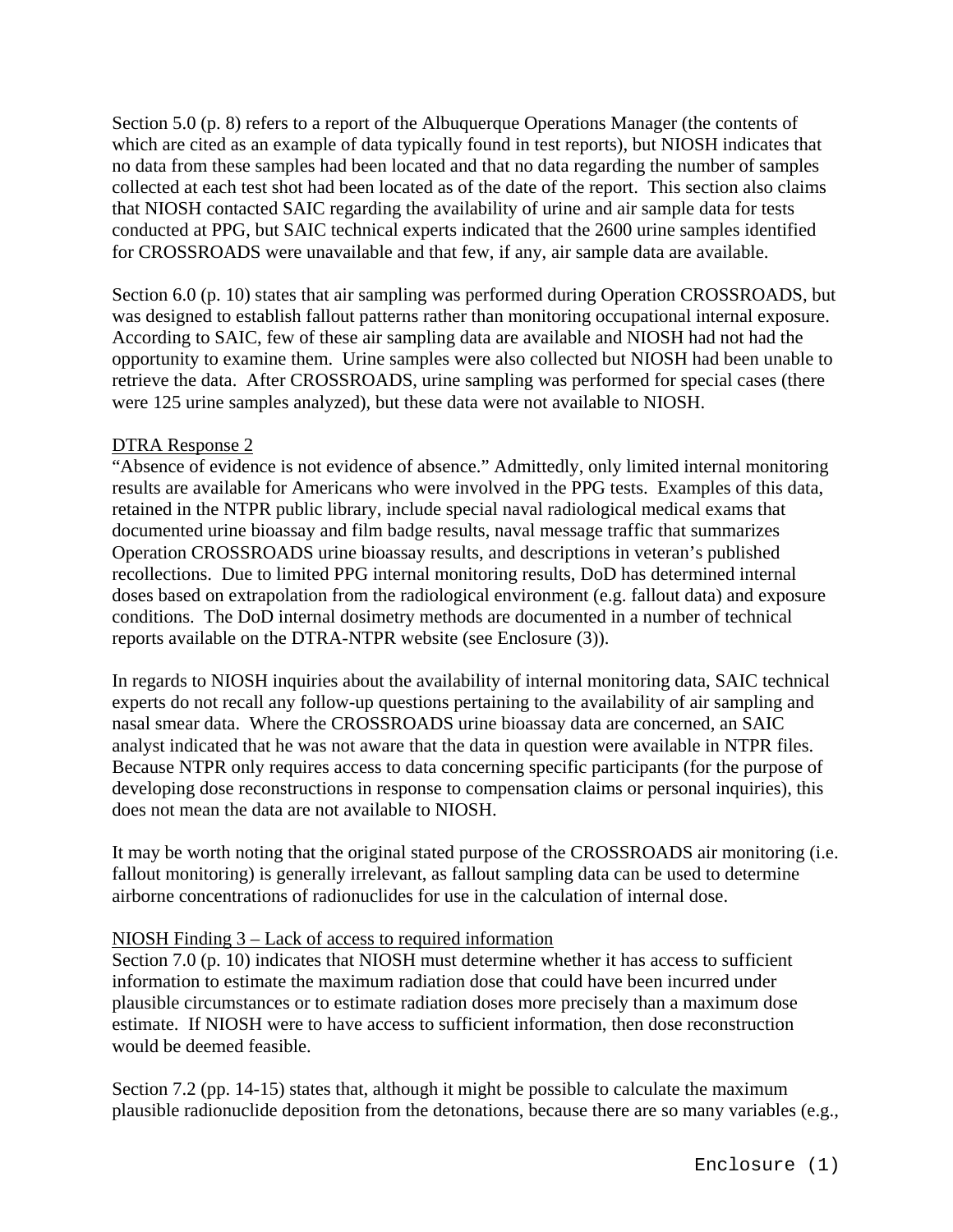size and type of bomb, detonation height, geographical conditions, weather conditions, etc.), each test would need to be evaluated individually to determine the maximum exposed individual or group for that test. This would require access to potentially sensitive information specific to each nuclear device together with extensive information on employee locations and activities. As such, NIOSH has concluded that it cannot determine on a timely basis the feasibility of a source and process-based dose reconstruction effort.

Section 7.4 (pp. 16-17) states that NIOSH lacks access to source term data, bioassay data or internal monitoring data to estimate internal doses associated with potential inhalation of radionuclides, and that methods used by the NTPR Program cannot be considered for application to EEOICPA dose reconstructions until issues identified by the NRC committee have been resolved. Consequently, NIOSH concludes that it is not feasible to estimate with sufficient accuracy internal radiation doses for the class of employees defined in this report.

## DTRA Response 3

NIOSH was aware from inter-program communications over several years that clearances would be required to review the sensitive and classified data and information that are vital to producing a credible dose reconstruction (e.g. classified nuclear source and associated radiochemistry data). NIOSH made no request to DTRA for access to classified material. While the true and intended definition of "sufficient information" can be debated, it is unclear how one agency can consider the available information and data to be sufficient for dose reconstruction while another agency does not.

Based on findings of the NRC review (section V.A), the NTPR Program established a detailed process to develop and document a personalized scenario of participation and radiation exposure for each veteran participant. Questionnaires, statements, and interviews (along with official reports and historical documents) form the basis of a participant's location and activities, while personnel monitoring results and other radiological information are used to establish exposure conditions. The radiation environment is characterized in time and space, and matched with the activities and locations of the participant to determine exposure potential. As indicated in the NTPR interim guidance (July 2003), a participant's recollections are to be reflected in the scenario unless demonstrably inaccurate. With over two years of experience in developing detailed participation scenarios since the NRC report was released, the NTPR Program has implemented a credible solution to improving communication and ensuring benefit of the doubt for veteran participants.

#### NIOSH Finding 4: Urine bioassays at Operation CROSSROADS

Section 6.0 (p. 10) reports that a urine bioassay program was implemented during Operation CROSSROADS. The report correctly states that 2,600 samples were tested, that men used instruments that were on hand and developed techniques, and that the presence of high background made it difficult to determine positive bioassays.

## DTRA Response 4

The original source document from which this information was taken (Naval message 150802Z) was misquoted in DNA 6032F, as only 16 of the 2,600 men tested positive for beta activity in the urine. Nevertheless, the excerpted passage is incomplete, as the cited reference goes on the state that "the RadSafe Section reported slight beta activity had been found in the urine of 2,600 men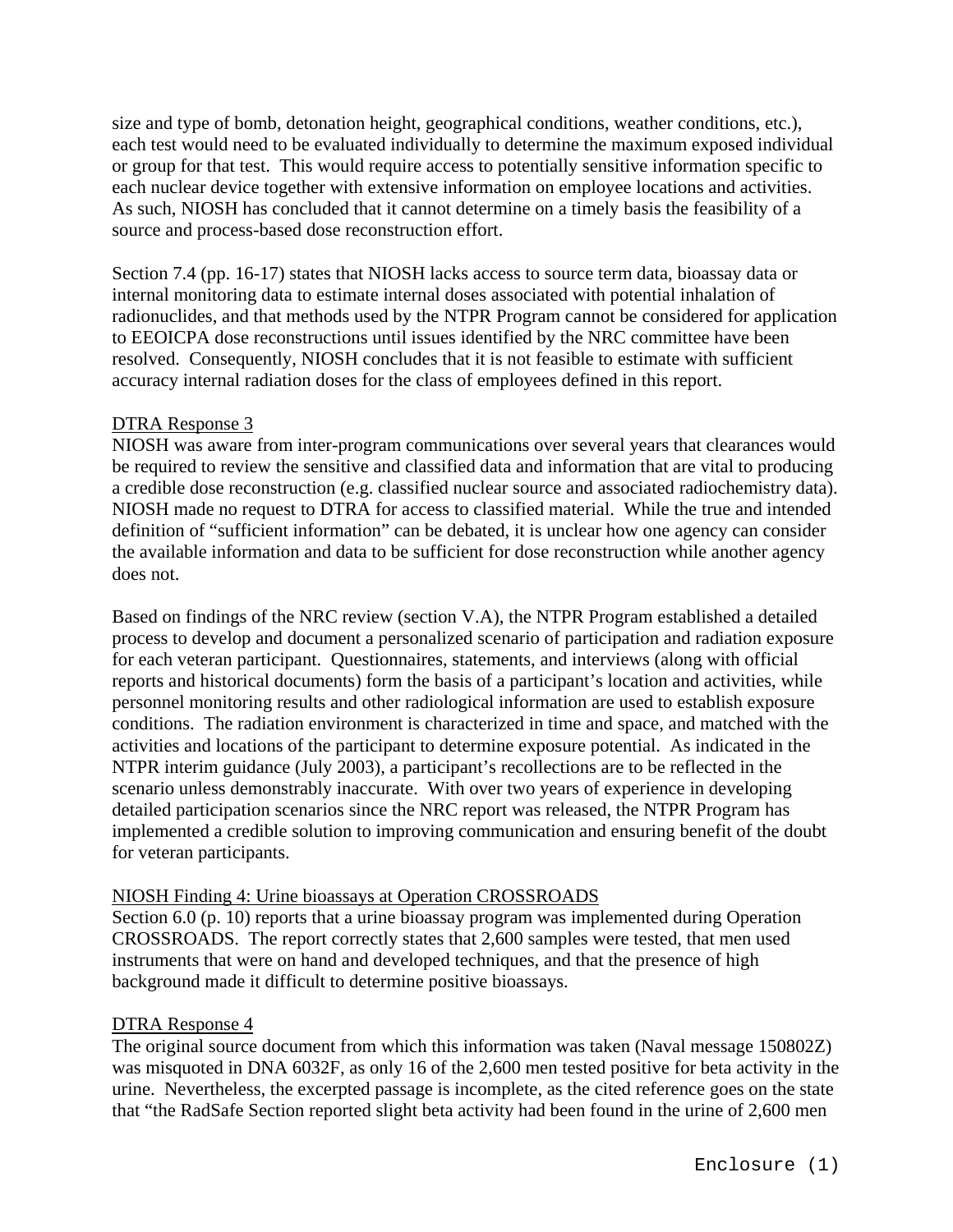checked. Despite all the concern and discussion…there is no indication in CROSSROADS documentation that positive alpha counts were found in any urine samples."

Short of consulting with NTPR technical experts, it is unlikely that NIOSH could have known that the cited reference contained erroneous information. However, it is disconcerting that a factual citation was taken out of context. Appropriate consideration of the excluded passage would seem to contradict the overall conclusion of the evaluation report (i.e. that suitable internal monitoring data are not available).

# NIOSH Finding 5 – Credible inhalation dose upper bounds

Section 7.1 (p. 12) attributes the 2003 NRC report as concluding that the methods used by the NTPR Program to estimate inhalation doses do not consistently provide credible upper bounds.

# DTRA Response 5

This statement, although correct, appears to have been taken out of context. The current usage is somewhat misleading, since the NRC committee judged that concerns about obtaining credible internal dose upper bounds at PPG are less important. According to the NRC report (p. 222):

*"[Studies] indicate that inhalation doses due to resuspension of longer-lived radionuclides in fallout deposited on residence islands in the Pacific are unlikely to be important in most cases."* 

It should be noted that several of the factors that potentially underestimate internal dose upper bounds (as listed in Table V.C.7 on the same page) are relevant only at NTS. If NIOSH wishes to continue quoting the 2003 NRC report in this manner, it would be entirely appropriate to note the following (NRC, p. 212):

*"An example of a scenario in which credible upper bounds in inhalation dose probably are obtained in dose reconstructions involves exposure to descending fallout throughout the period of descent. Such exposures occurred, for example, on residence islands in the Pacific."* 

NIOSH Finding 6 – Uncertainty in estimating radionuclide concentrations in deposited fallout Section 7.1 (pp. 12-13) outlines what NIOSH considers as the most significant NRC finding with respect to the feasibility of dose reconstruction for non-military personnel (from Table V.C.7):

"*Sources of error and uncertainty in methods of estimating radionuclide concentrations in deposited fallout based on measured external photon exposures have not been evaluated, and reliability of methods is unknown. The assumption of no fractionation (except for removal of noble gases) should result in substantial underestimates of concentrations of refractory radionuclides (such as plutonium)."* 

# DTRA Response 6

The model used to assess internal doses based on external photon exposure is consistent with the methodology used in Federal Guidance Report No. 12, which includes dose conversion factors for external exposure based on concentrations of specific radionuclides distributed on the ground. There is a substantial discussion of uncertainties with these values, but the uncertainties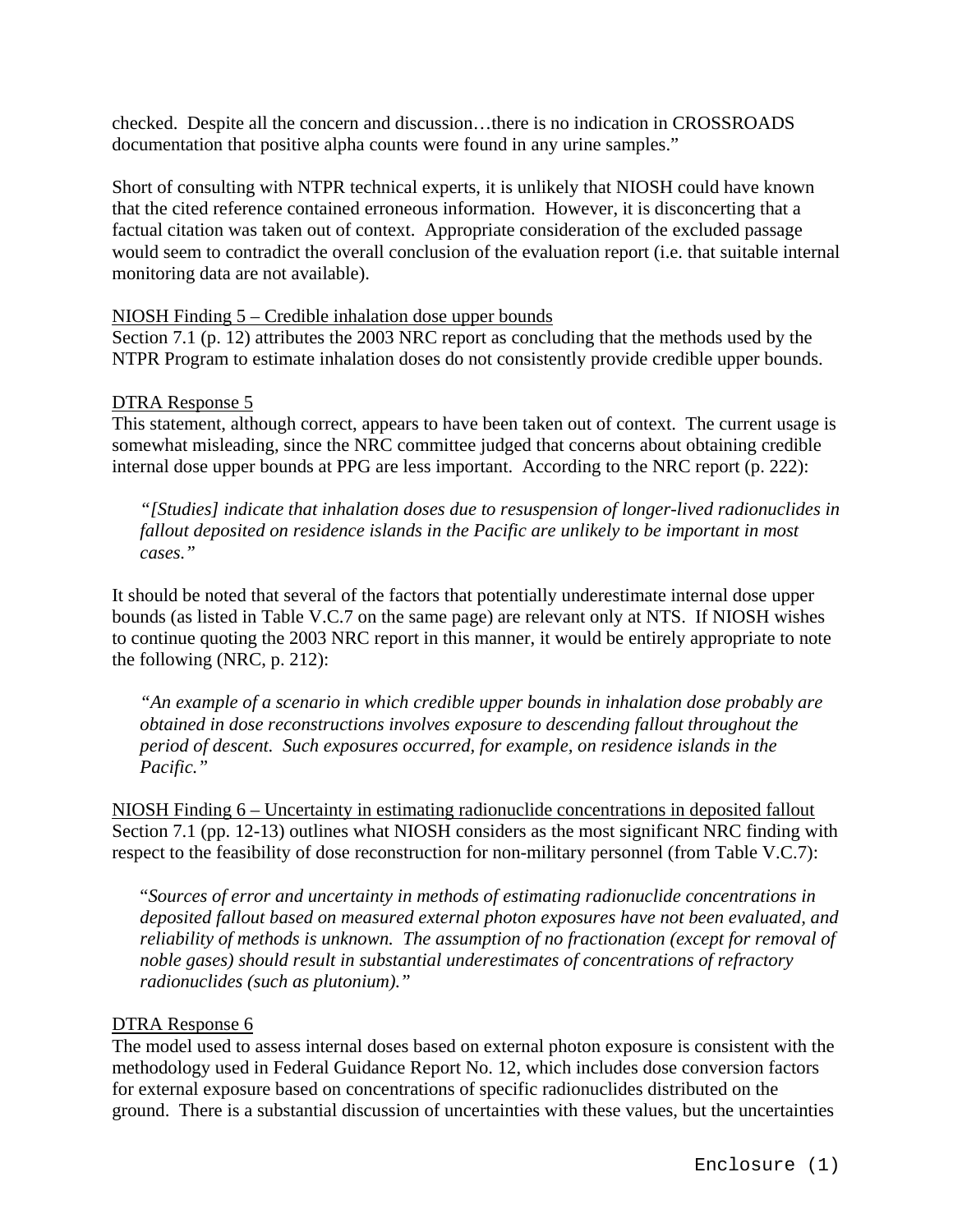were considered small relative to other factors involved in calculating internal dose for NTPR participants. Furthermore, the NIOSH evaluation does not reflect the NRC committee's conclusion that the primary situation where the characterization of radionuclide concentrations contributing to internal dose could be a substantive issue is for blast-wave resuspension of aged fallout at NTS.

Based on analyses in the NRC report (and considering all associated parameters and uncertainties and assuming that radionuclide compositions in atmospheric clouds are reasonably well-characterized on the basis of cloud sampling data), the NTPR Program concluded that reasonable upper-bound internal dose from inhalation was likely to be 3 to 10 times greater than the values being reported at that time. To remedy this potential underestimate, the program issued interim guidance (July 2003) to multiply existing calculations by 10 to obtain a credible upper bound (except in the situation of blast-wave resuspension of aged fallout in forward areas at NTS).

Given the magnitude of the assessed PPG internal doses to date, the associated level of uncertainty is not likely to significantly affect the probability of causation for most claims. This observation was echoed by the NRC committee in section V.C.6 (p. 226):

*"Of paramount importance is the issue of whether deficiencies in methods of estimating inhalation dose identified by the committee could have affected decisions about compensation of atomic veterans. The committee believes that possible underestimation of upper bounds of inhalation doses by the NTPR program is unlikely to be unimportant for most participants in the Pacific or occupation forces in Japan. Inhalation doses to most of those participants probably were too low for possible underestimation of upper bounds to have affected decisions about compensation."* 

# NIOSH Finding 7 – DTRA corrective actions

Section 7.1 (p. 13) notes that DTRA and the Veterans Administration (with support from the National Council on Radiation Protection and Measurements) issued a joint report to Congress in June 2004 that outlined a plan of action to correct deficiencies identified in the 2003 NRC report within two years. The evaluation goes on to state that, in order for NIOSH to consider using the DTRA model for inhalation dose, the model must be able to establish credible upper bounds and that the issues identified by the NRC committee that "question the ability to establish upper bounds" would need to be resolved and the model would need to be validated.

Section 7.4 (p. 16) concludes that the methods used by the NTPR Program for military employees cannot be considered for application to EEOICPA dose reconstructions until issues identified by the NRC committee are resolved.

## DTRA Response 7

A significant portion of the NIOSH evaluation seems to revolve around the erroneous contention that DTRA has not revised the methodology for calculating internal dose upper bounds (and to a lesser extent, will not be finished until June 2006). Although this isn't relevant to the feasibility of establishing credible upper bounds, there is no indication that NIOSH inquired about the current status of the corrective action plan, and the evaluation report includes no discussion or analysis of the interim guidance that was issued in July 2003. Consequently, NIOSH failed to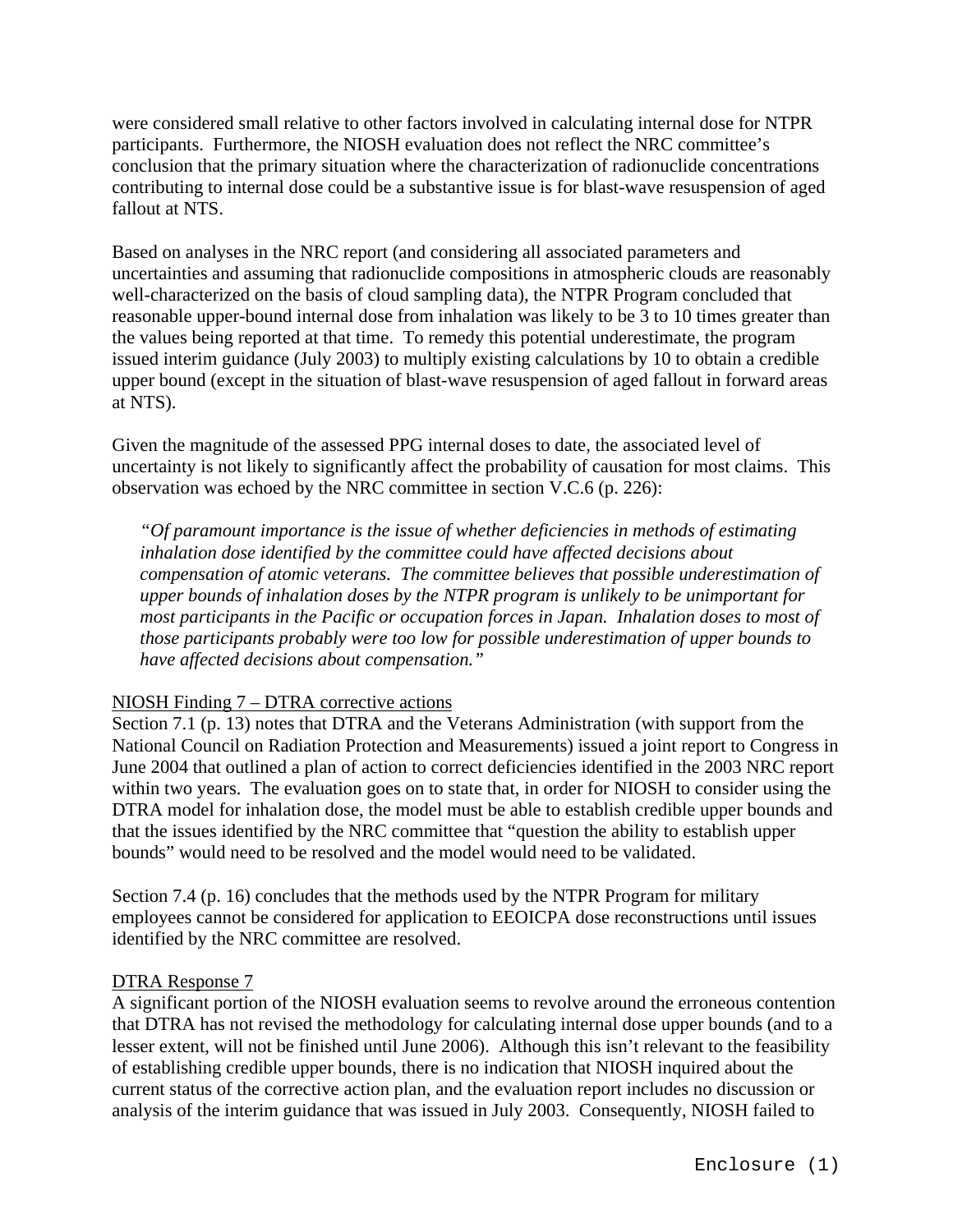investigate the possibility of using the NTPR interim methods for establishing credible internal dose upper bounds. It seems incongruous that a method can be considered sufficiently credible to one federal agency but not acceptable to another.

The NTPR Program is confident that the interim guidance qualifies as progress toward establishing credible upper bounds. Corrective actions continue to be evaluated and implemented, and they will undoubtedly be reviewed by the Veterans' Advisory Board on Dose Reconstruction.

It is important to note that the NRC committee did not question the *ability* to establish credible upper bounds, but rather the credibility of the upper bounds that were being estimated at the time of the review. This contention is addressed by Dr. Kocher in more detail.

## NIOSH Finding 8 – Correction factors and assumptions

Section 7.1 (p. 13) acknowledges that issues associated with NTPR external dose reconstructions (as identified by the NRC committee) are similar to issues that NIOSH has already encountered. NIOSH expects it could apply uncertainty factors to ensure a reasonable estimate of external dose and that the dose could be bounded by making claimant favorable assumptions to overcome data gaps (e.g. the assignment of a dose from the highest exposed group).

Section 7.2 (p. 16) states that NIOSH can utilize film badge monitoring data or field radiation surveys to determine external dose, and if no acceptable film badge data are available, maximum credible exposure scenarios (with the appropriate application of correction factors for beta dose and uncertainty) could be developed for individuals given the roles, responsibilities, and location associated with the task unit they were assigned to and exposure rate information for various work assignments.

Section 7.3 (p. 16) indicates that it is not clear whether individuals at the PPG site underwent chest X-ray examinations, but that NIOSH could make claimant-favorable assumptions regarding the frequency and the type of X-ray equipment used. NIOSH has published an official procedure for assigning dose from X-ray examinations, concluding that it is feasible to determine the maximum potential occupational medical exposures.

Table 5.1 (p. 7) notes that suitable monitoring data to estimate intakes of radionuclides generally were not obtained (aside from a number of urine samples analyzed during Operation CROSSROADS).

## DTRA Response 8

Although NIOSH seems to be comfortable with external dose correction factors and claimantfavorable assumptions to overcome a lack of data (for external gamma and medical X-ray doses), there is no rationale provided in the evaluation report that refutes the appropriate use of similar correction factors and assumptions to develop and ensure credible internal dose upper bounds. In this regard, the conclusion that NIOSH could not use the DTRA dose reconstruction process seems to be unfounded.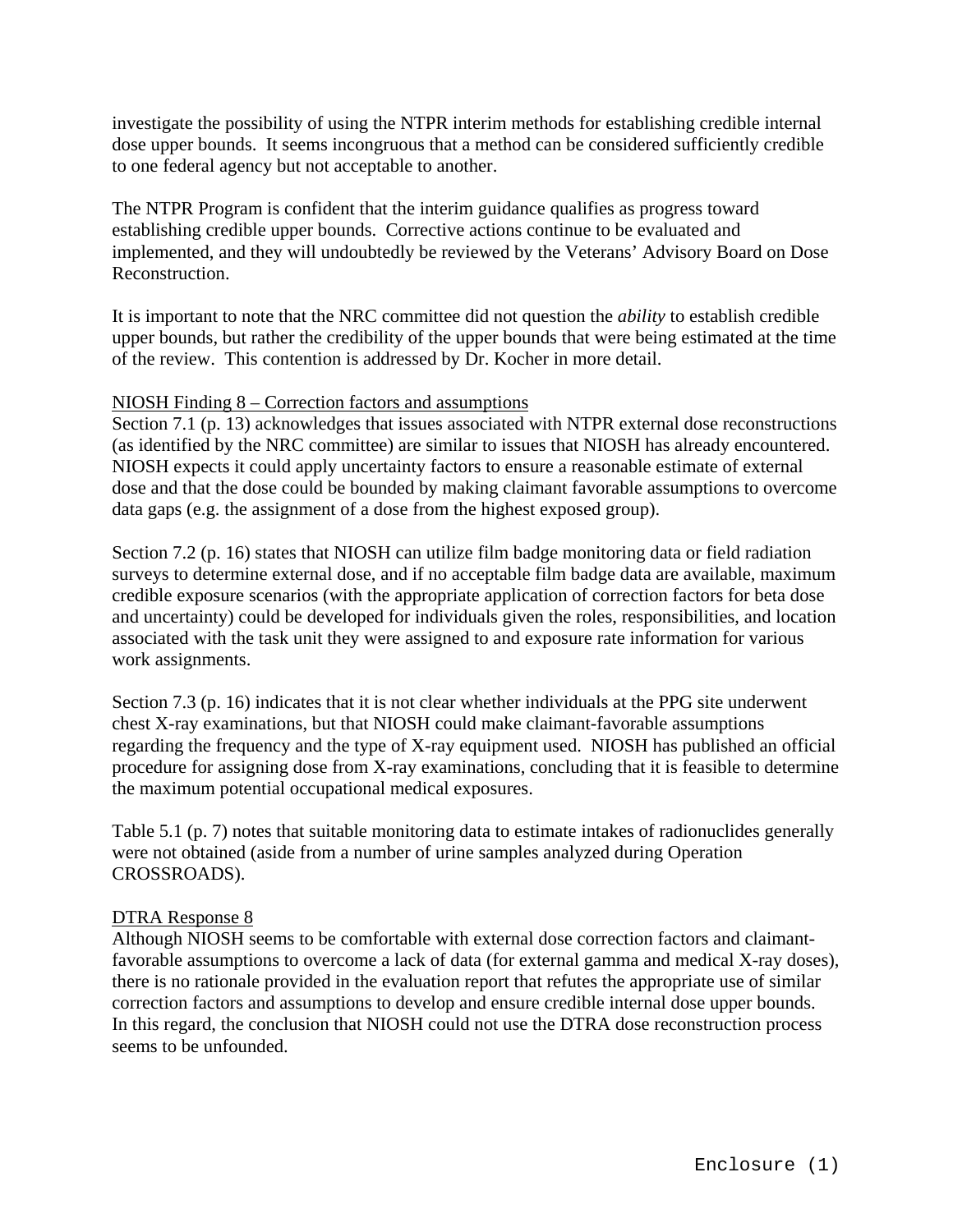# NIOSH Finding 9 – Sufficient accuracy

Section 8.0 (p. 17) concludes that it is not feasible for NIOSH to estimate with sufficient accuracy radiation doses from potential internal exposures.

# DTRA Response 9

The definition of "sufficient accuracy" is not only vague, but it's unclear how a requirement of accuracy pertains to credible upper bound doses. It would make sense that a most probable (mean) dose should be accurate. However, the requirement for upper bound doses is that they be *credible* (i.e. at least a 95<sup>th</sup> percentile estimate), as opposed to *accurate*. This contention is addressed by Dr. Kocher in more detail.

# NIOSH Finding 10: Health endangerment

Section 8.0 (p. 17) states that doses from potential internal exposures may have endangered the health of some members of the proposed class, based on the "facts" that there was likely to have been some inhalation exposure to plutonium and other alpha-emitting radionuclides and the lack of reliable information to establish plausible maximum limits to this exposure.

# DTRA Response 10

There seems to be no justification or evidence provided in the evaluation to support the conclusion that inhalation exposure was *likely* or that the potential exposure may have *endangered* the health of exposed individuals (especially since the evaluation repeatedly states that information and data were unavailable). As such, these "facts" of likely exposure and endangerment are more appropriately considered as *assumptions*, bordering on *concessions*  (which are sometimes granted when there is no evidence to either prove or disprove a given hypothesis).

Furthermore, it is unclear why there is a need to establish "plausible maximum limits" when a credible  $95<sup>th</sup>$  percentile upper bound is already considered adequate and acceptable. Ultimately, it's likely that most PPG doses (and the associated probability of causation) are well below the applicable threshold for compensation. Internal dose might not be relevant in all cases, or may not involve scenarios where the validity of the upper bound was questioned by the NRC. It follows that the assignment of SEC status to the proposed class would not be scientifically founded. This conclusion is substantiated in section VII.C of the 2003 NRC report (p. 263):

*"The committee notes that the established policy of using upper-bound estimates of dose (95th percentiles) with the more extreme lower-bound estimates of doses that correspond to a 50% probability of causation of various cancers is highly favorable to the veterans' interests. If credible upper bounds of dose are obtained in dose reconstructions, atomic veterans can be compensated for nonpresumptive diseases even when the true probability that radiation exposure cause the diseases is low.* 

*None of this is to say that the veterans do not have legitimate complaints about their dose reconstructions; in many cases, the committee believes they do. Rather, the committee hopes that veterans will understand that their radiation exposure probably did not cause their cancers in most cases and that reasonable changes in methods of dose reconstruction in response to this report are not likely to greatly increase their chance of a successful claim for compensation when a dose reconstruction is required."*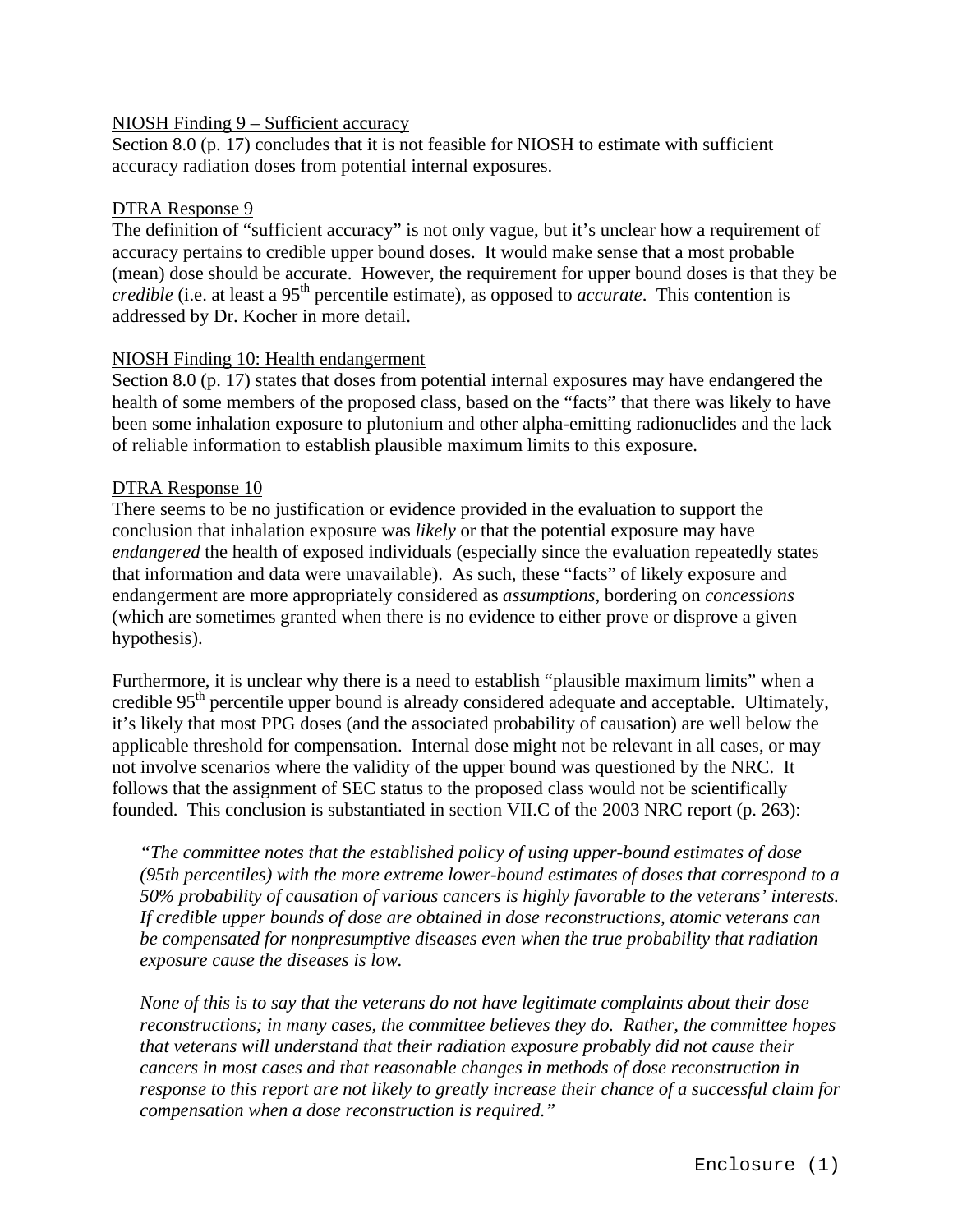# NIOSH Finding 11: Miscellaneous corrections

The table in Section 6.0 (p. 9) implies that Shot ABLE (Operation CROSSROADS) and Shot KING (Operation IVY) were airbursts, and reports that Operation DOMINIC I included only airdrops.

Appendix A, Section 3.1 (p. 25) cites the yield of both detonations at Operation CROSSROADS as "23 KT."

## DTRA Response 11

According to DOE/NV-209 (and to maintain consistency with the convention used elsewhere in the evaluation report), Shots ABLE and MIKE should be listed as airdrops and it should be noted that DOMINIC I included underwater and rocket (airburst) detonations. The same reference lists the yield of the two CROSSROADS detonations as 21 kT.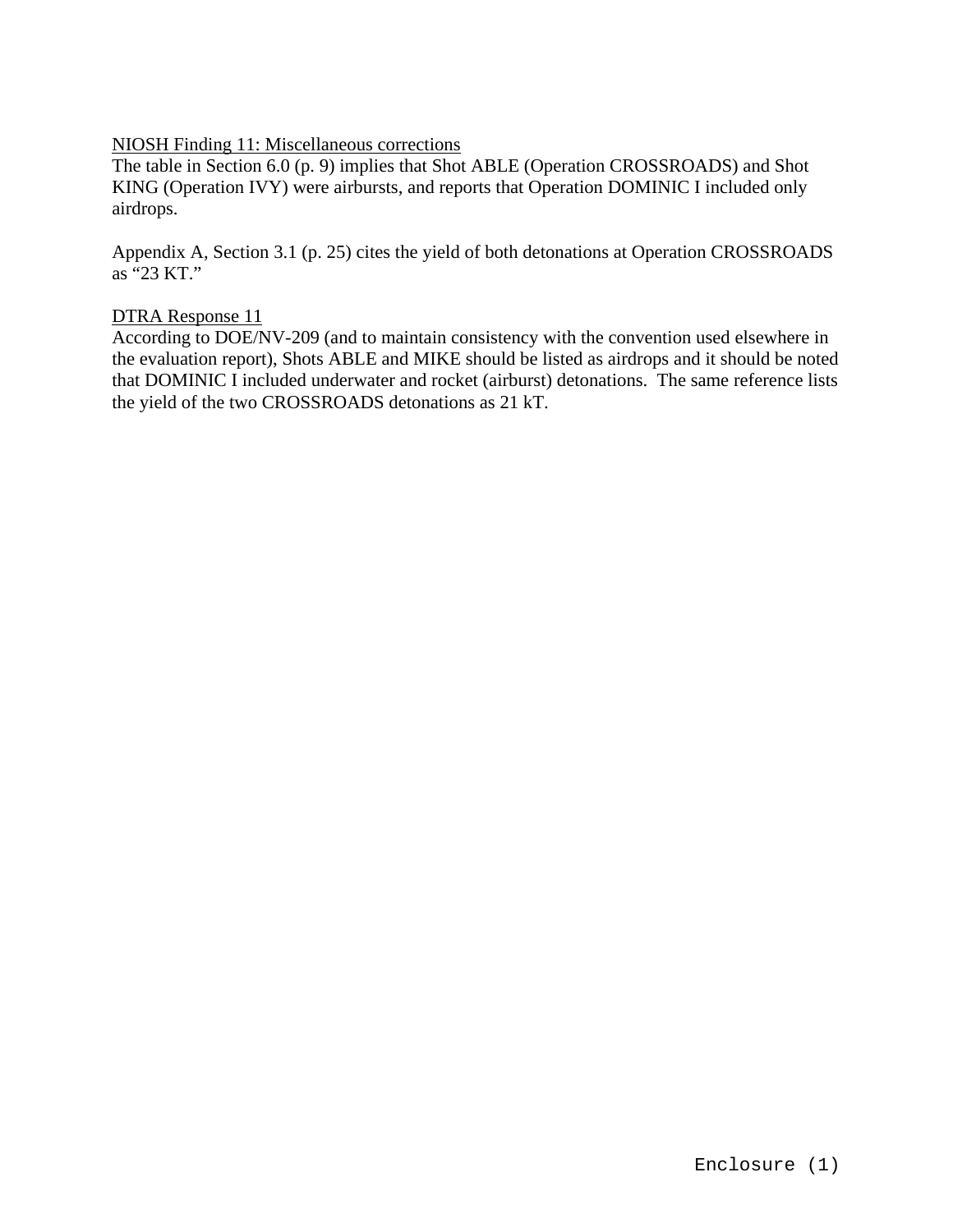# Defense Threat Reduction Agency



8725 John J. Kingman Road, MSC 6201 Fort Belvoir, VA 22060-6201

JUL 16 2003

Mr. Steve Powell **Titan Corporation** Deputy Division Manager, Communications Engineering and Information Services Division 11410 Isaac Newton Square N. Suite 103 Reston, VA 20190

Subject: DTRA01-01-C-0007

Dear Mr. Powell.

The purpose of this letter is to provide interim guidance for the preparation of responses to Department of Veterans Affairs(VA) and individual veterans requests for participation and dose information for veterans confirmed or assumed participants in U.S. atmospheric nuclear tests and in the post-war occupation of Hiroshima and Nagasaki. This interim guidance is necessary to respond to the May 8, 2003 findings of the National Academy of Sciences/National Research Council (NAS/NRC) concerning Defense Threat Reduction Agency's (DTRA) dose reconstruction program. The NAS/NRC report has been carefully reviewed and your staff has helped us understand where program improvements could be implemented immediately. Below is a description of these areas in detail, you are requested to begin implementation as soon as you receive this letter.

# Interface with Veterans and Benefit of the Doubt:

It is essential that we take every opportunity to elicit the veteran's statement of what he did regarding his test participation. Be sure that we have all descriptive participation information from VA that was submitted in support of a claim. Next, we should contact the veteran or claimant to confirm what we have and to ask if further information can be provided, either by anecdote, by record, or by fellow veterans. We will not assume the veterans' information invalid at any time even if the description of the event cannot be documented with historical records.

In determining the exposure scenario, NTPR will give the veteran the benefit of the doubt. This means that the veteran's version of his activities will be reflected in the exposure scenario unless demonstrably inaccurate. In preparing the scenario, it is essential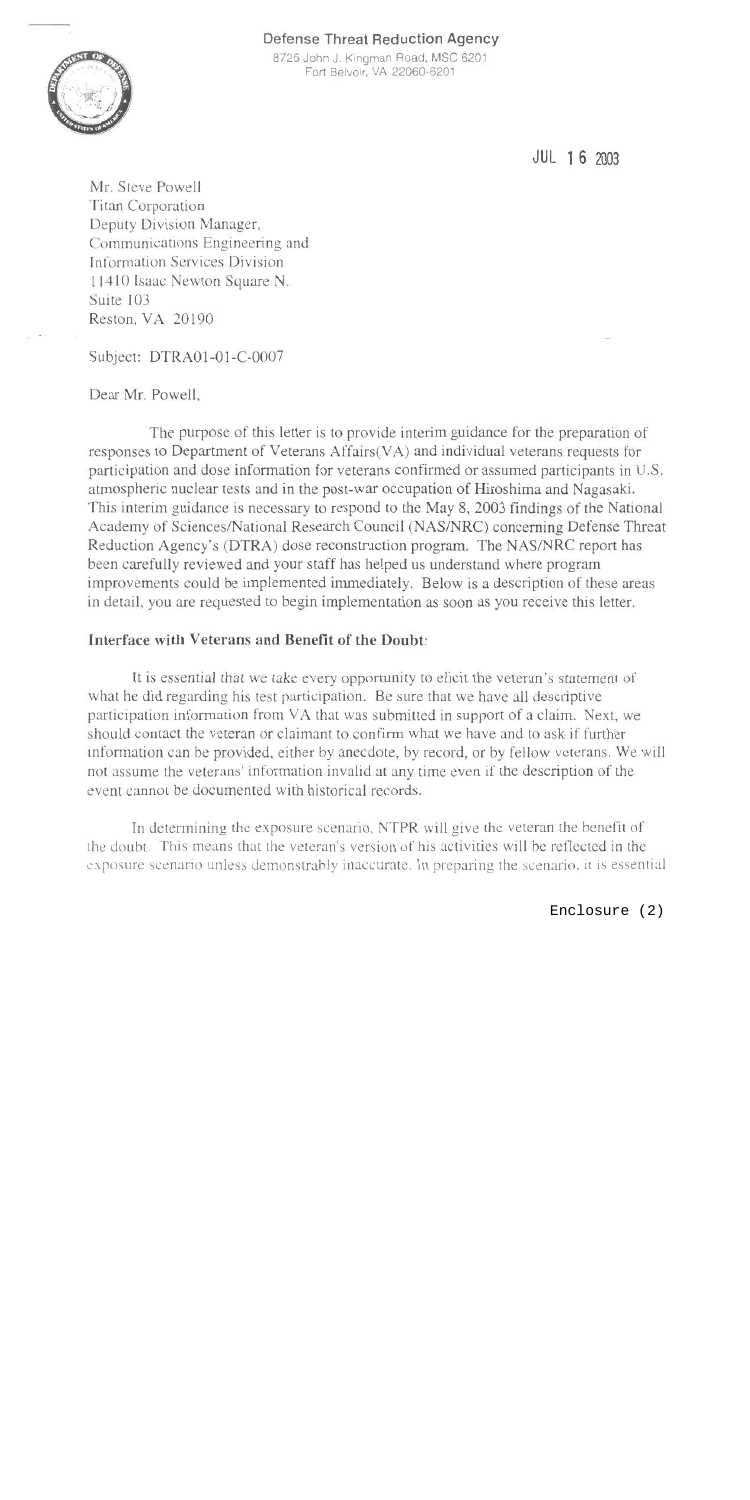that we be complete and open to what the veteran states he did even if it might be inconsistent with other factual information. While we can discuss these inconsistencies, we must not use them as a reason to discount what the veteran says he did. Use what the veteran states as his participation scenario, unless it can proven to be false. Next, the basic assumptions for the events in which the veteran participated and for the scientific assessment of the radiation environment should be developed.

To document these assumptions, NTPR will create a matrix consisting of (1) the veteran's version of his activities, (2) the historical information from the Operation Plan and/or other pre-event documents, (3) historical information from After-Action reports and/or other post-event documents and (4) other assumptions, as necessary.

When this step is completed, the scenario and assumptions that will be used in the dose reconstruction will be communicated to the veteran or claimant for review and comment. Next, the dose reconstruction will be completed.

# **Benefit of Doubt:**

To summarize, the basic steps in preparation for the dose reconstruction are:

-obtain all descriptive and factual information provided to the VA from a veteran -make contact with the veteran or claimant to confirm information -ask for additional information from the veteran concerning fellow participants

-develop scenario of the veteran's participation activities

-describe the assumptions that will factor into the dose reconstruction

-follow-up with the veteran to reach closure on the scenario and assumptions

-complete the dose reconstruction

Dose Reconstruction: We shall introduce every easy-to-implement recommendation described in the NAS/NRC report regarding the dose reconstruction process. These recommendations include:

-Simplify combining film badge upper bound uncertainties

-Factor in damaged film readings for benefit of doubt on upper bound estimates

-Use unknowns in issue and turn in dates to give upper bound dose estimates

-Factor in unknowns and possible participant variation in cohort badge doses

-Factor in uncertainties in neutron and alpha RBE coefficients

-Use the generic dose reconstruction for Hiroshima/Nagasaki whenever possible

-Estimate Operation DOMINIC doses as specified for non-exposure conditions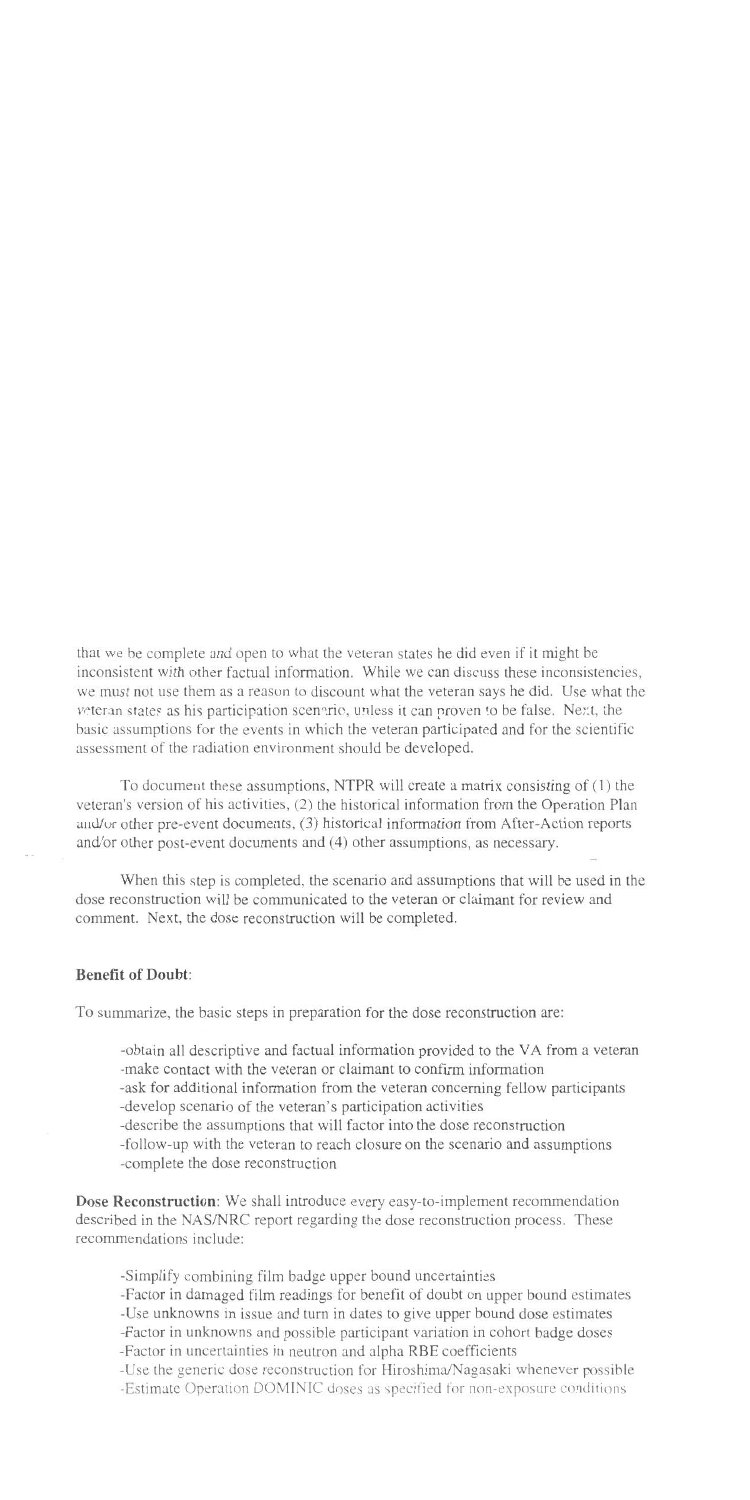-Ensure that eye/skin doses reflect the extended upper bound for external doses

- -Ensure skin doses account for the possibility that bare skin conditions prevailed
- -Ensure that fallout that could infiltrate buildings, shelters, internal shin compartments is accounted for in internal dose assessments
- -Apply the uncertainty in resuspension to upper bound internal doses
- -Compute ingestion doses to demonstrate significance with inhalation doses
- -Account for uncertainty in cloud sample data for surface deposition/fractionation
- -Reserve internal dose estimates for NAS/NRC identified highly uncertain scenarios for validation by independent contractor chosen by DTRA, such as scenarios involving internal doses from previously deposited fallout impacted by the shock wave of the shot scenario under definition.

**Upper Bound Estimating:** The following rules of thumb should be applied to upper bound results:

-apply a factor of 3 times the average value to external gamma doses -apply a factor of 6 times the average value to external neutron doses -apply 3X uncertainty factor for external gamma doses to eye and skin doses -apply a factor of 10 times to the internal dose estimate for scenarios not identified by NAS/NRC report as highly uncertain

- -refer internal dose upper bound estimates for highly uncertain scenarios to an independent contractor chosen by DTRA
- -communicate dose results to VA with summary statement of improved measures implemented since NAS/NRC's May 2003 report.

These rules of thumb, based on our review of the results in the NAS/NRC report, are intended to facilitate the processing of VA claims while ensuring upper bound doses are not underestimated.

Doses Prepared Since May 8, but not Released by the DTRA program Manager: Please re-review the dose estimates that have accumulated since May 8, 2003 to ensure that they conform to the interim guidance above and provide a short summary of what was done to change them.

The interim guidance provided above has been compared with the contract Statement of Work and is considered to be within scope. It is not intened to change the terms or conditions or result in a change to the cost/price. If you do not agree with the preceeding statements, no action should be taken pursuant to the above interim guidance, and the PCO should be so notified in writing within fifteen (15) days of the date of Titan receipt of this letter.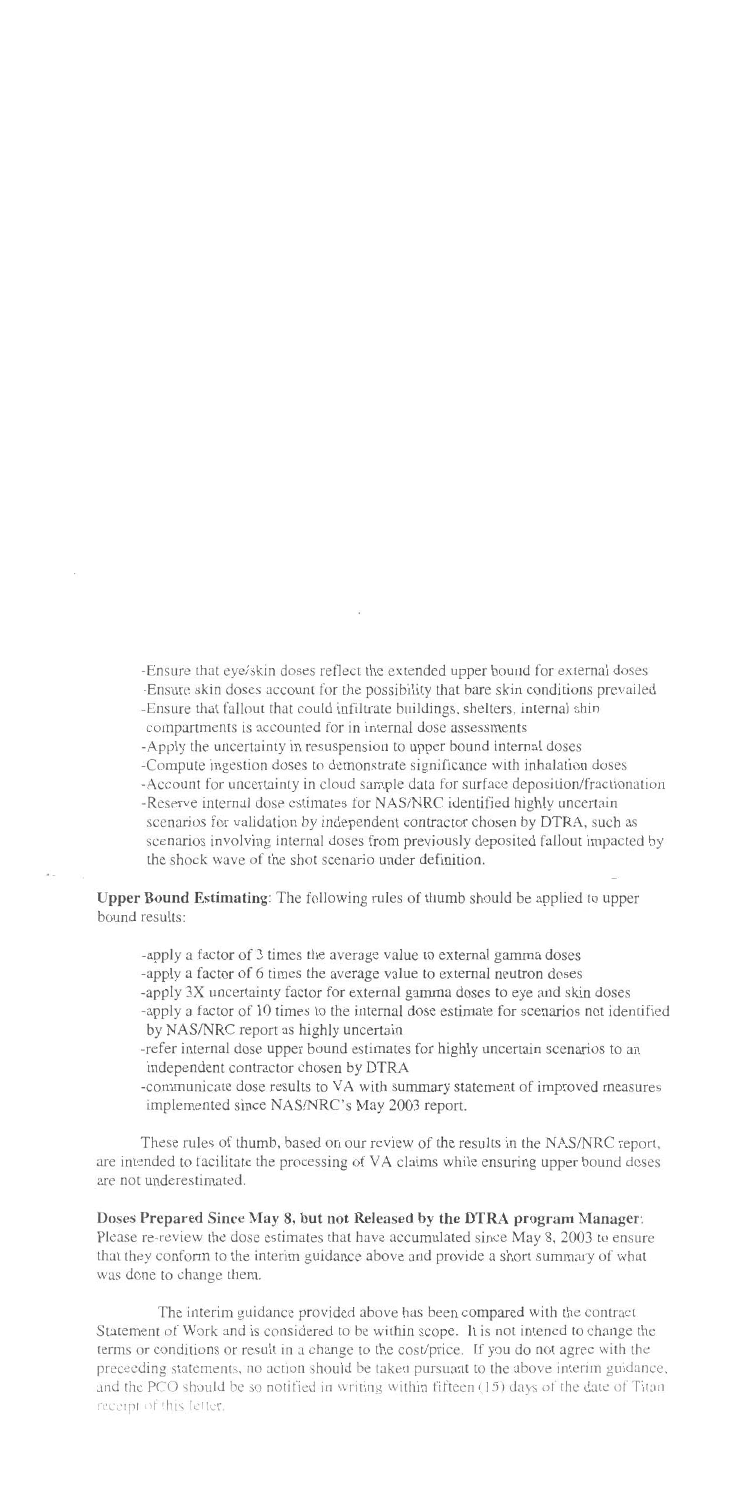Please provide temporary procedures for implementing the above interim guidance as soon as possible for DTRA review and approval. If you have any technical questions, please contact the Contracting Officer Representative, Mike Schaeffer, by phone, email or in person. Any questions regarding the contract should be directed to Mr. Mike Logan at telephone number (703) 325-1168.

Cather But

Catherine Benavides. Contracting Officer

cc: Robert Kronenbitter, Contracts Manager

e <sub>m</sub>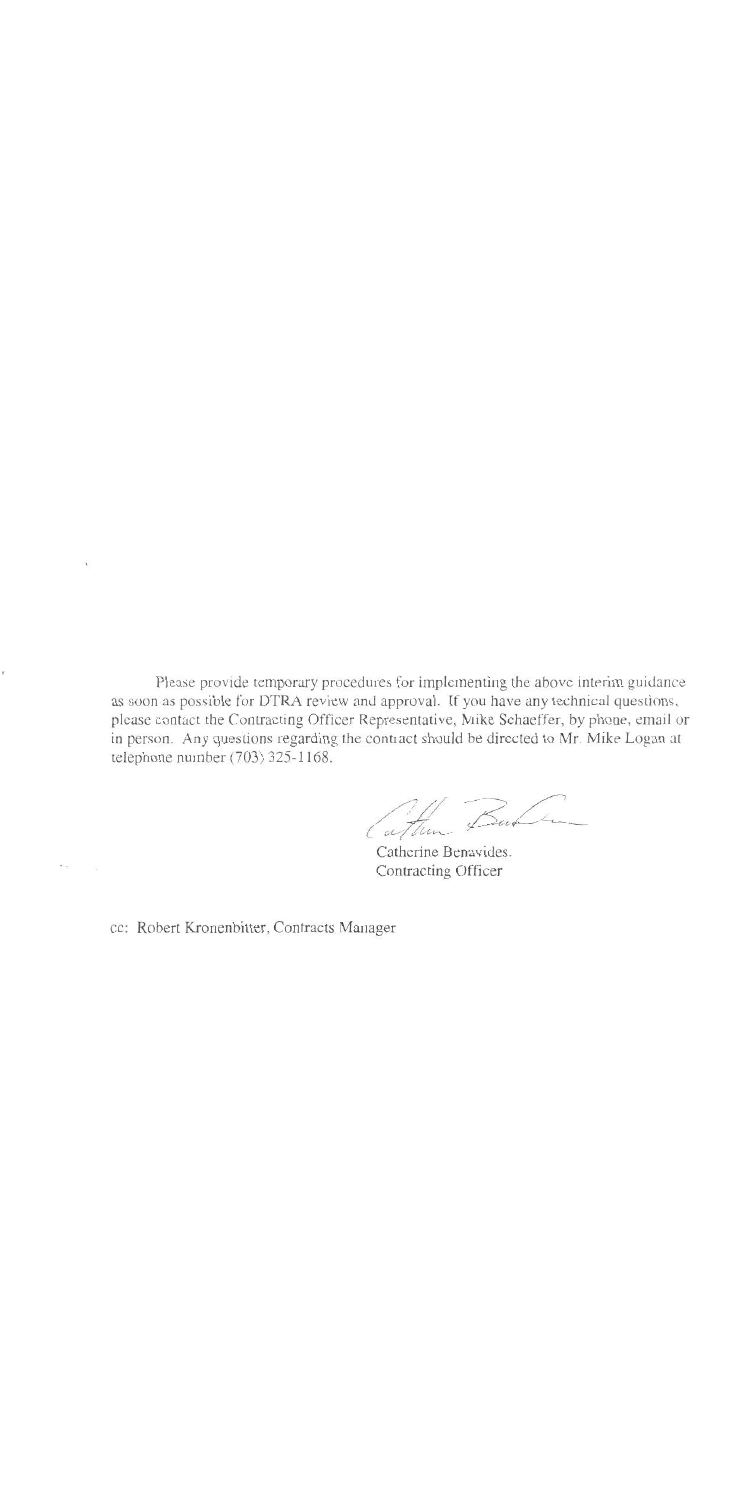Subj: Selected List of Publications Containing Information Relevant to the Evaluation Report

1. DoD publications applicable to this review are available under three categories:

a. Unclassified and approved for public release; distribution unlimited. Many of these are available at the DTRA-NTPR website ([http://www.dtra.mil\)](http://www.dtra.mil/). Others are available through other Government websites and in libraries across the country.

b. Unclassified but limited distribution. In most cases, these are available to federal agencies and their contractors. These are available from DTRA's DARE program.

c. Classified. In many cases, these can be cited, although they are only available for review by individuals holding appropriate security clearances.

2. NIOSH Evaluation, Table 5.1 (Internal Dosimetry Data) states that no data is available in publicly accessible records. The following unclassified documents that discuss internal dosimetry are available on the DTRA-NTPR website:

a. DNA 6032F – Operation CROSSROADS 1946, Chapter 2.0, pg. 51. [http://www.dtra.mil/toolbox/directorates/td/programs/nuclear\\_personnel/docs/DNA6032F.pdf](http://www.dtra.mil/toolbox/directorates/td/programs/nuclear_personnel/docs/DNA6032F.pdf)

b. DNA-TR-84-119 – Internal Dose Assessment – Operation CROSSOADS [http://www.dtra.mil/toolbox/directorates/td/programs/nuclear\\_personnel/docs/DNATR84119.pdf](http://www.dtra.mil/toolbox/directorates/td/programs/nuclear_personnel/docs/DNATR84119.pdf)

c. DNA-TR-88-260 – Low Level Internal Dose Screen – Oceanic Tests [http://www.dtra.mil/toolbox/directorates/td/programs/nuclear\\_personnel/docs/DNATR88260.pdf](http://www.dtra.mil/toolbox/directorates/td/programs/nuclear_personnel/docs/DNATR88260.pdf)

d. DNA-TR-86-120 – Analysis of Radiation Exposure, Service Personnel on Rongerik Atoll, Operation CASTLE, Shot Bravo, Section 4.0 [http://www.dtra.mil/toolbox/directorates/td/programs/nuclear\\_personnel/docs/DNATR86120.pdf](http://www.dtra.mil/toolbox/directorates/td/programs/nuclear_personnel/docs/DNATR86120.pdf)

e. DNA-TR-84-375 – FIIDOS – A Computer Code for the Computation of Fallout Inhalation and Ingestion Dose to Organs [http://www.dtra.mil/toolbox/directorates/td/programs/nuclear\\_personnel/docs/DNATR84375.pdf](http://www.dtra.mil/toolbox/directorates/td/programs/nuclear_personnel/docs/DNATR84375.pdf)

3. NIOSH Evaluation, Table 5.1 (Environmental Sampling Data) describes only University of Washington and Public Health Service samples. Many unclassified and approved for public release DoD publications are available for review. The following is a small sampling of radioactive fallout documents available from DTRA's DARE program:

a. Item number: 08482 Title: 4-pi Gamma Ionization Chamber Decay Measurements of Fallout Samples from Operation CASTLE Authors: Shipman W.H. ; Lai`J.R. Corporate Authors: Naval Radiological Defense Lab. (San Francisco, CA) Publication date: 5601 Report Numbers: USNRDL TR 147 ; NRDL TR 147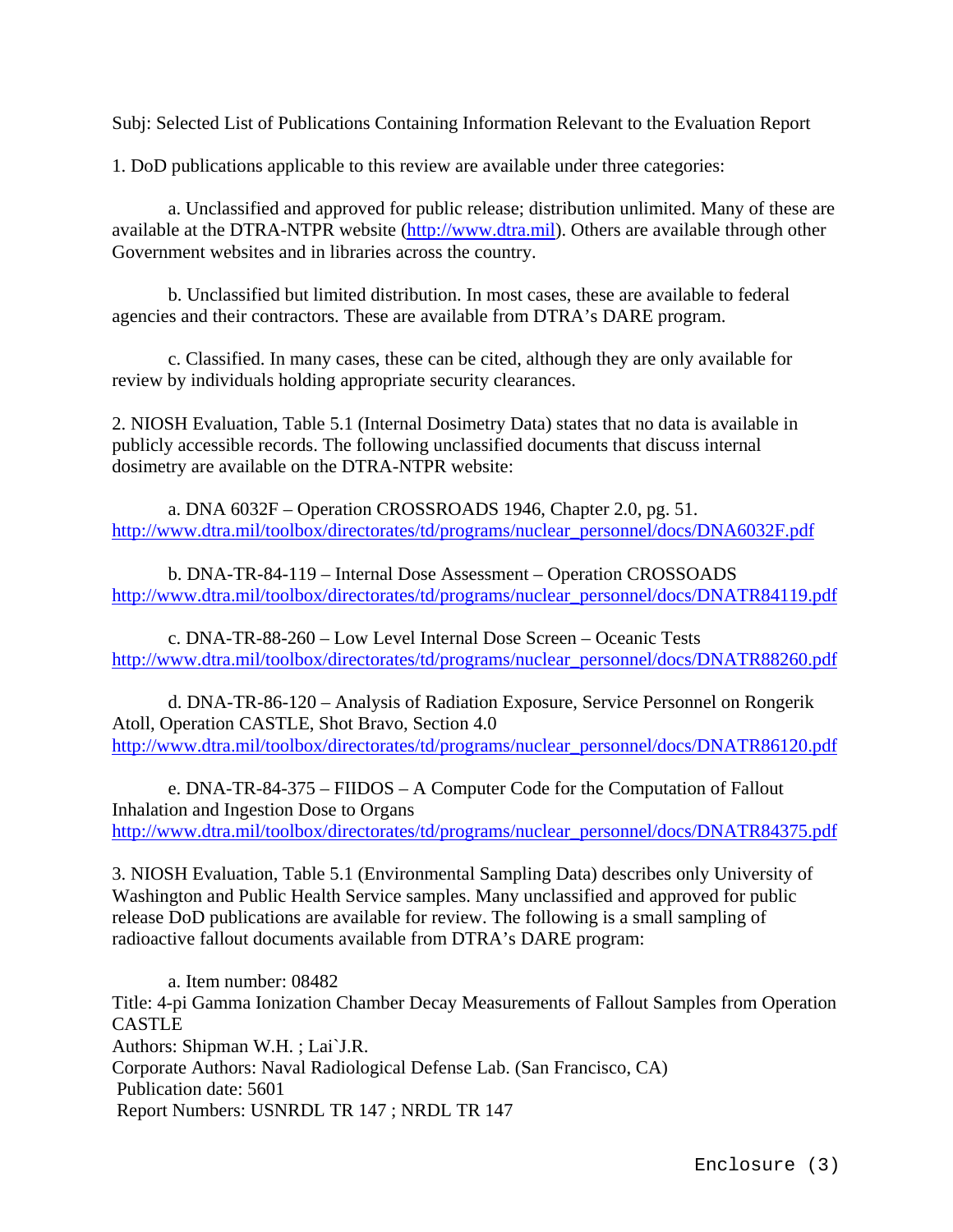b. Item number: 08494 Title: Activity Size Relationship of Fallout Particles from Two Shots, Operation REDWING Author: Chan H.K. Corporate Authors: Naval Radiological Defense Lab. (San Francisco, CA) Publication date: 5902 Report Numbers: NRDL TR 314

c. Item number: 20601 Title: Solubility Characteristics of Radioactive Bomb Debris in Water and Evaluation of Selected Decontamination Procedures Authors: Lowe H.N. Jr. ; Lindsten D.C. ; Pruett P.B. ; Lacy W.J. ; Kennedy J.P. Corporate Authors: Army Corps of Engineers (Ft. Belvoir, VA.) Publication date: 19590212 Report Numbers: AERDL TR 1569

d. Item number: AFSWP 0155 Title: Residual Radiation Pattern for Various Surface Wind Velocities, Underwater Atomic Burst, 20 P Authors: Gibson T.A. Jr. Publication date: 195203 Report Numbers: AFSWP 0155

e. Item number: DNA 6034 Title: Operation GREENHOUSE 1951 (U), 334 P. Authors: Berkhouse L. ; Davis S.E. ; Gladeck F.R. ; Hallowell J.H. ; Jones C.B. ; Martin E.J. ; McMullan F.W. ; Osborne M.J. Corporate Authors: DASIAC (SANTA BARBARA, CA) Publication date: 198306 Report Numbers: DNA 6034F ; KT 82 046(F)

f. Item number: XRD 185 Title: Operation Crossroads; Radiological Decontamination of Target And Non-Target Vessels; Vol. 1, 145 P Authors: Fee J.J. Corporate Authors: Navy/Director Of Ship Material Publication date: 4906 Report Numbers: XRD 185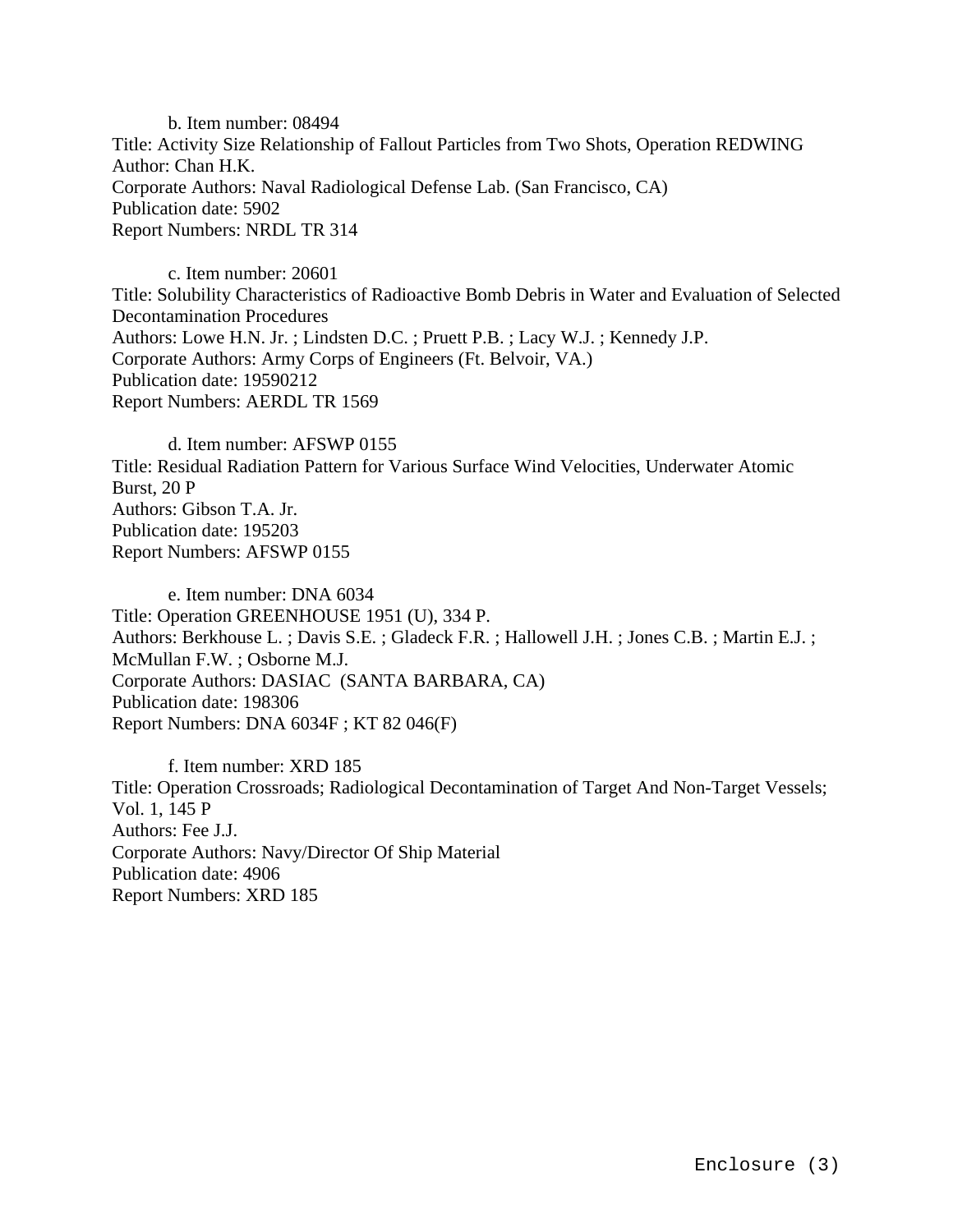## **REVIEW OF NIOSH's SEC PETITION EVALUATION REPORT PETITION SEC-00020**

David C. Kocher SENES Oak Ridge, Inc. Oak Ridge, Tennessee

#### **Introduction**

I have reviewed the evaluation report of the National Institute for Occupational Safety and Health (NIOSH) that covers a class of employees proposed for addition to the Special Exposure Cohort (SEC) under the Energy Employees Occupational Illness Compensation Program Act (EEIOCPA) of 2000 and applicable regulations in 42 CFR Part 83. The NIOSH evaluation report, which was issued on October 20, 2005, in response to Petition SEC-00020, covers all employees of the Department of Energy (DOE), DOE contractors, or subcontractors that were employed at the Pacific Proving Ground (PPG) from 1946 through 1962.

My perspective in reviewing the NIOSH evaluation report is the following. First, I take no position on the question of whether energy workers at the PPG should be granted SEC status under the EEIOCPA. I am concerned only with NIOSH's technical justifications for its conclusion that SEC status should be granted.

Second, my review is greatly influenced by my role as a member of the committee of the National Research Council (NRC) that prepared the 2003 report on "A Review of the Dose Reconstruction Program of the Defense Threat Reduction Agency." In concluding that energy workers at the PPG should be granted SEC status, NIOSH relied heavily on findings in the NRC report concerning deficiencies in methods of dose reconstruction for atomic veterans used by the Defense Threat Reduction Agency (DTRA) in the Nuclear Test Personnel Review (NTPR) Program, especially methods of estimating dose from inhalation of radionuclides. Thus, I have a strong personal and professional interest in whether the NIOSH evaluation report discusses findings in the NRC report in a fair and balanced manner, and my review of the evaluation report focuses mainly on Section 7.1 on NTPR Dose Reconstructions.

#### **Discussion of Principal Concerns**

Based upon my review of Section 7.1 of the NIOSH evaluation report and my intimate familiarity with discussions and analyses in the 2003 NRC report, I am forced to conclude that the evaluation report does not present a fair and balanced discussion of findings in the NRC report on deficiencies in methods of estimating internal doses, especially inhalation doses, in the NTPR Program. Indeed, in some important respects, I believe that discussions in the evaluation report present a highly distorted and misleading view of findings in the NRC report. My concerns about Section 7.1 of the evaluation report center on two points, as described below.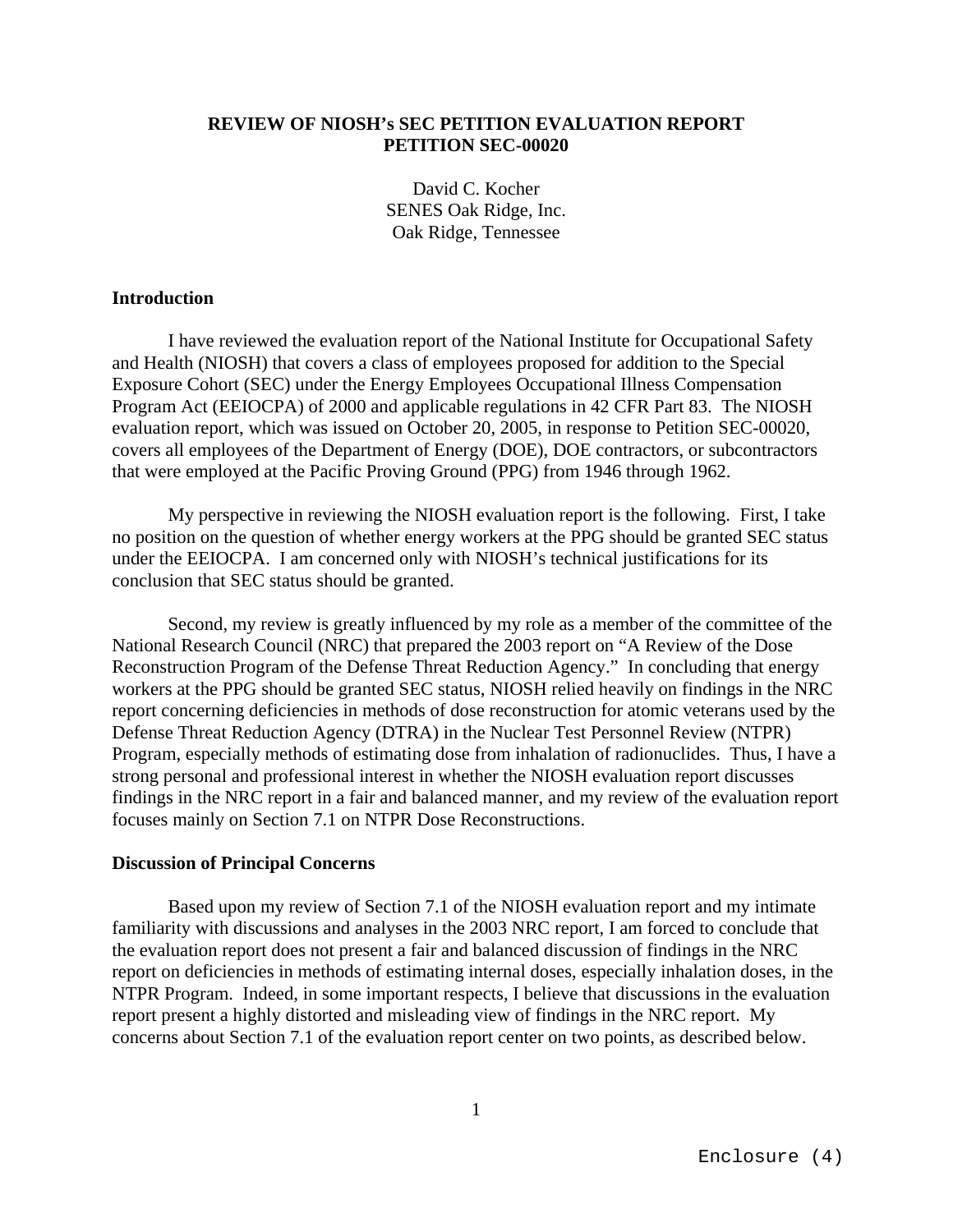#### Presentation of Findings in 2003 NRC Report

[1] My first major concern about Section 7.1 of the evaluation report involves a discussion in the section on Internal Dose Issues that begins on page 11. The second paragraph starts by noting, correctly, that "[t]he NRC review raised a number of issues associated with the methods used by DTRA to estimate inhalation dose." The discussion then notes, again correctly, that those issues are summarized in two tables in the NRC report, one of which "identified issues that potentially overestimated internal doses" (i.e., assumptions that should tend to result in overestimates of inhalation dose to atomic veterans). However, the evaluation report then states that "**[t]hese issues were not evaluated in this SEC evaluation**" (emphasis mine). Following this statement is a presentation and discussion of the second table in the NRC report, which summarizes findings on ways in which methods of dose reconstruction for atomic veterans could result in substantial underestimates of credible upper bounds (at least upper 95% credibility limits) of inhalation doses. It is those findings that are used in the evaluation report to support NIOSH's conclusion that energy workers at the PPG should be granted SEC status.

In my opinion, the approach in the NIOSH evaluation report of presenting only those findings in the NRC report that address deficiencies in methods used in the NTPR Program to estimate upper bounds of inhalation doses to atomic veterans, while ignoring other findings concerning assumptions used in dose reconstructions for atomic veterans that should tend to overestimate inhalation doses, is unfair and unbalanced, with the result that the NRC report is misrepresented in important ways. I expected that NIOSH's evaluation of findings in the NRC report would be based on a less biased presentation of those findings.

My criticism is not meant to imply that an unbiased evaluation of the NRC report would not support NIOSH's conclusion that the SEC petition should be granted. The NRC report did identify many issues with methods of estimating internal dose to atomic veterans, and some of those issues have not been fully resolved. However, a balanced discussion of findings in the NRC report concerning methods of estimating inhalation dose to atomic veterans, which I believe is important, would have acknowledged and taken into account the following:

- discussions in Section V.C.3.1 of the NRC report on assumptions that should tend to overestimate inhalation dose, as summarized in Table V.C.5, which parallel discussions in Section V.C.3.2 on assumptions with substantial uncertainty that is not taken into account or assumptions that should tend to underestimate inhalation dose, as summarized in Table V.C.7 and reproduced on page 12 of the evaluation report;
- discussions in Section V.C.3.3 that present the NRC committee's evaluation of methods of estimating inhalation dose to atomic veterans, which is summarized below;
- discussions in Section V.C.5 that summarize the principal findings related to methods of estimating internal dose and attempt to provide an overall perspective on those findings;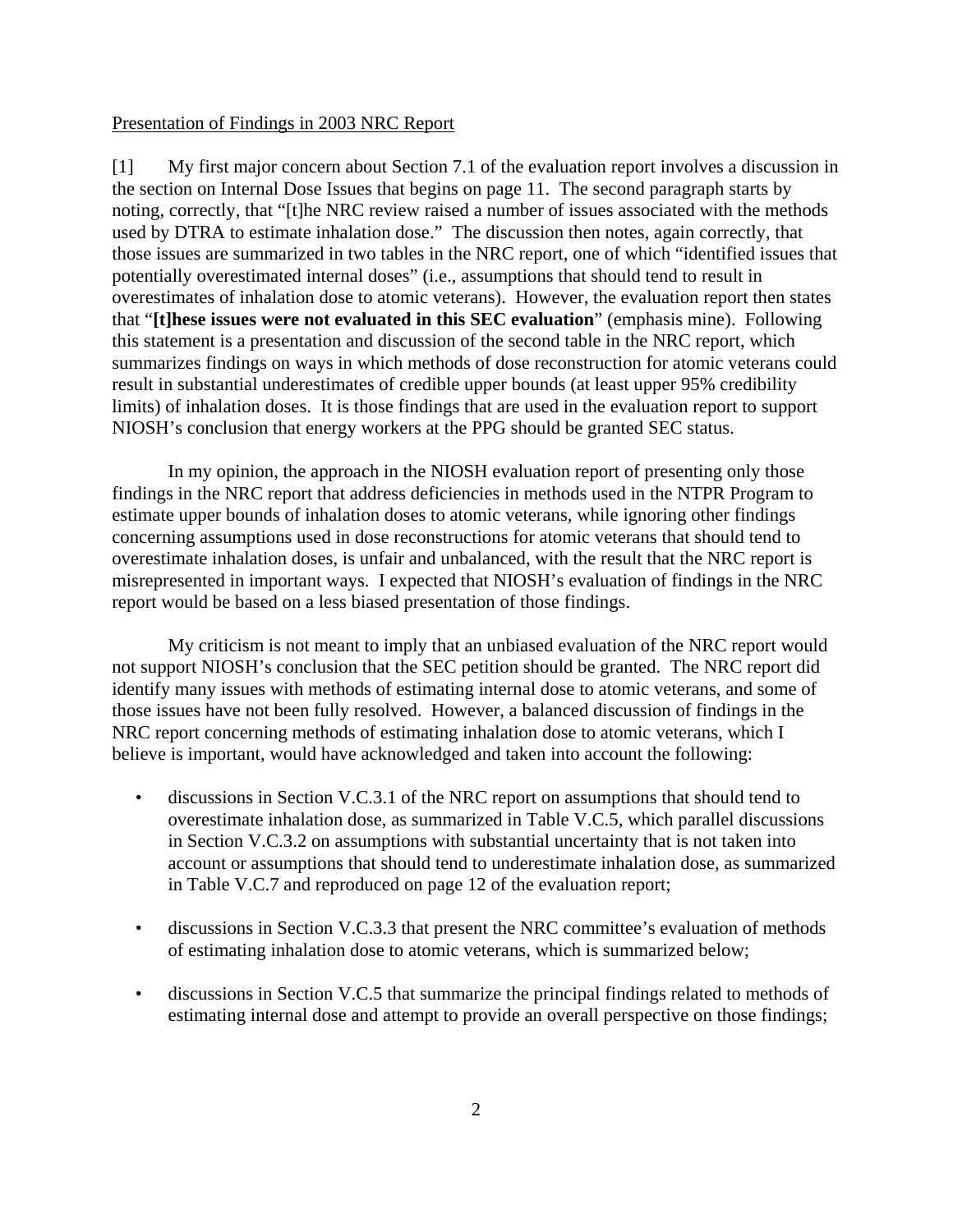- discussions in Section V.C.6 that present conclusions on the credibility of estimated upper bounds of inhalation dose to atomic veterans; and
- discussions in Section VI.C which emphasize that methods used in the NTPR Program to estimate inhalation dose on the basis of estimates of external exposure rates due to radionuclides in fallout deposited on the ground are valid as long as assumed exposure scenarios are reasonable representations of conditions of exposure of atomic veterans.

Discussions in Section V.C.3.3 of the NRC report are particularly relevant to the NIOSH evaluation report, in my opinion. Those discussions consider all the favorable findings on methods of estimating inhalation dose, as summarized in Tables V.C.5, and all the unfavorable findings, as summarized in Table V.C.7, and attempt to address the question of whether, on the whole, methods used in the NTPR Program to estimate inhalation doses to atomic veterans provide credible upper bounds. The NRC report indicates that this question is difficult to answer in general terms, but that certain conclusions about the credibility of estimated upper bounds of inhalation dose in particular exposure scenarios appear to be warranted.

Section V.C.3.3 of the NRC report noted that a scenario in which credible upper bounds of inhalation dose to atomic veterans probably are obtained involves exposure to descending fallout throughout the period of descent on residence islands at the PPG. This scenario is particularly relevant to exposures of NIOSH's cohort of energy workers at the PPG. The NRC report also noted that there are clear examples of scenarios in which estimated inhalation doses to atomic veterans are not credible upper bounds. However, those scenarios occur at the Nevada Test Site (NTS) and are not directly relevant to exposures at the PPG. Finally, the NRC report considered scenarios that involved inhalation of previously deposited fallout that was resuspended by such disturbances as walking or light vehicular traffic. Such scenarios were common at the PPG. The NRC report concluded that assumptions used in dose reconstructions for atomic veterans more likely than not overestimate actual doses in the assumed resuspension scenarios. Although the NRC committee could not determine whether estimated inhalation doses in those scenarios are credible upper bounds, discussions and analyses in the NRC report indicate that it is highly unlikely that estimated doses are far below credible upper bounds (e.g., that credible upper bounds could be higher by an order of magnitude or more).

[2] My second major concern about Section 7.1 of the evaluation report involves the first sentence in the Conclusion section at the top of page 14. This sentence begins as follows (again, emphasis mine): "Based on issues identified by the NRC that **questioned the ability to establish an upper bound dose reconstruction**, NIOSH has determined ..." A similar statement appears on page 13 in the second sentence of the paragraph immediately preceding the section on External Dose Issues. I believe that both statements are highly objectionable, essentially because they basically misrepresent findings in the NRC report. Such a conclusion does not even follow from the biased discussion of the NRC report's findings on methods of estimating inhalation dose to atomic veterans, as discussed above.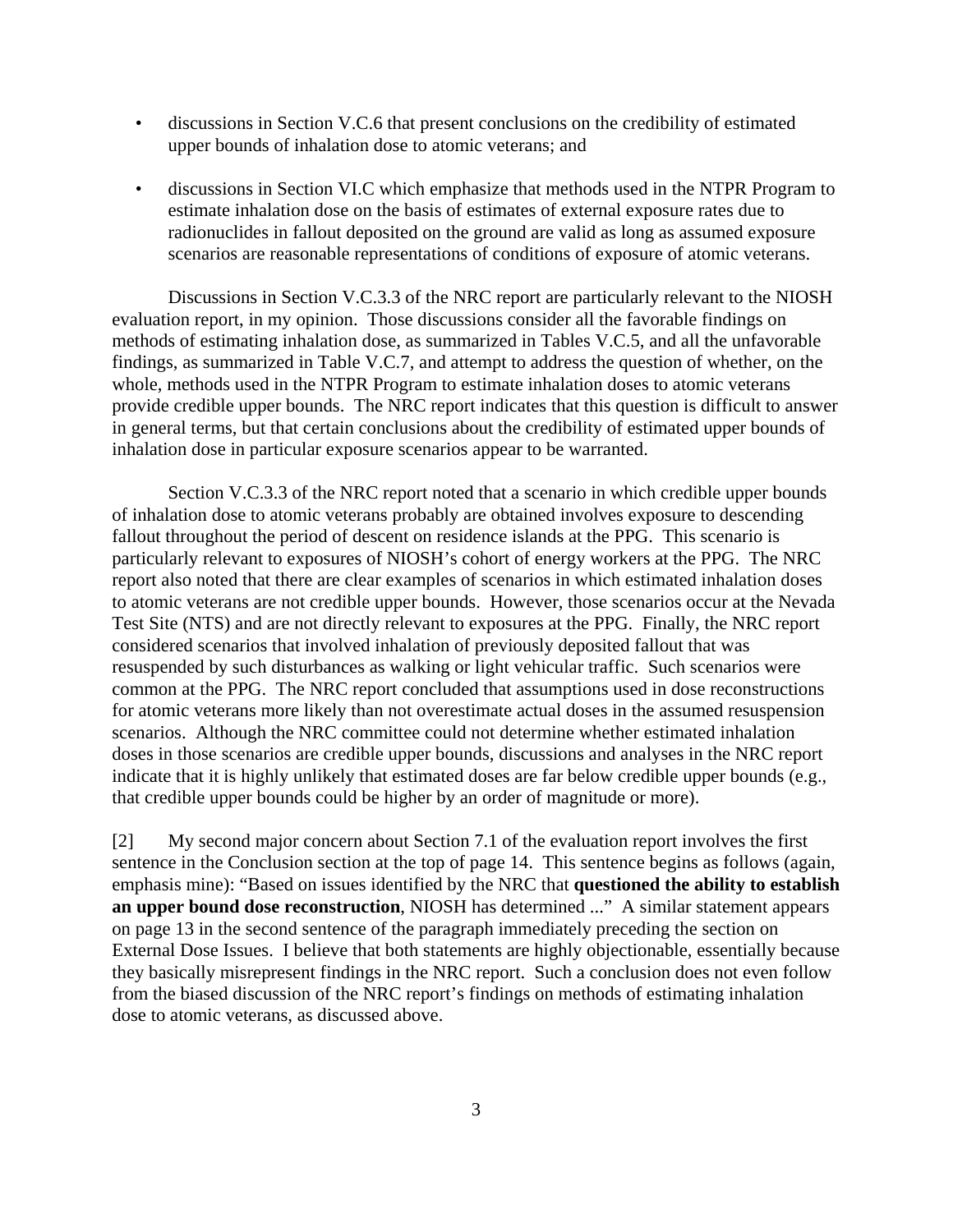I can say with great confidence that there is not a single discussion in the NRC report that indicates or implies that credible upper bounds of internal doses to atomic veterans cannot be established, i.e., that there is no "ability" to establish credible upper bounds on the basis of available data and reasonable assumptions about exposure scenarios. Rather, the NRC report is concerned only with the question of whether estimated upper bounds of doses to atomic veterans are credible, which is a very different issue from the one implied by the statements in the evaluation report noted above. A 2000 report to Congress by the General Accounting Office (GAO) noted in the evaluation report had concluded that dose reconstruction is a valid method of estimating doses to atomic veterans for purposes of adjudicating claims for compensation, and nothing in the NRC report contradicts or questions that conclusion.

#### Role of 2003 Interim Guidance

In justifying its conclusion that energy workers at the PPG should be granted SEC status, the NIOSH evaluation report noted that a 2004 report to Congress from the Department of Defense presented several plans of action to correct deficiencies in DTRA's dose reconstruction program that were identified in the NRC report. The evaluation report also noted, correctly, that some issues discussed in the NRC report and the report to Congress have not been fully resolved for incorporation in methods of dose reconstruction for atomic veterans.

However, I was surprised that the NIOSH evaluation report did not mention the Interim Guidance that was issued by DTRA on July 16, 2003, in response to the NRC report. The Interim Guidance specified improvements to the dose reconstruction process for atomic veterans to be implemented immediately. Certain findings in the NRC report on methods of dose reconstruction were addressed by specifying simple adjustment factors to be applied to estimated doses as a means of obtaining more credible upper bounds. For example, the adjustment factor of 10 to be applied to estimates of inhalation dose in most scenarios was intended to address important deficiencies in methods of estimating inhalation dose identified in the NRC report.

NIOSH may have been unaware of DTRA's Interim Guidance. However, given the importance of the Interim Guidance to current methods of dose reconstruction in the NTPR Program, I believe that discussions of the NTPR Program in Section 7.1 of the evaluation report need to take the Interim Guidance into account.

#### **Other Comments on NIOSH Evaluation Report**

Additional comments on the NIOSH evaluation report are given below. Some of these comments provide additional discussion of the more general concerns described above.

[1] The evaluation report often uses the term "sufficient accuracy" to describe how NIOSH must be able to estimate doses (e.g., see page 4, first paragraph of Section 2.0). However, I did not find what I would consider to be a satisfactory discussion of what "sufficient accuracy" means, especially since upper credibility limits of dose are of primary importance in the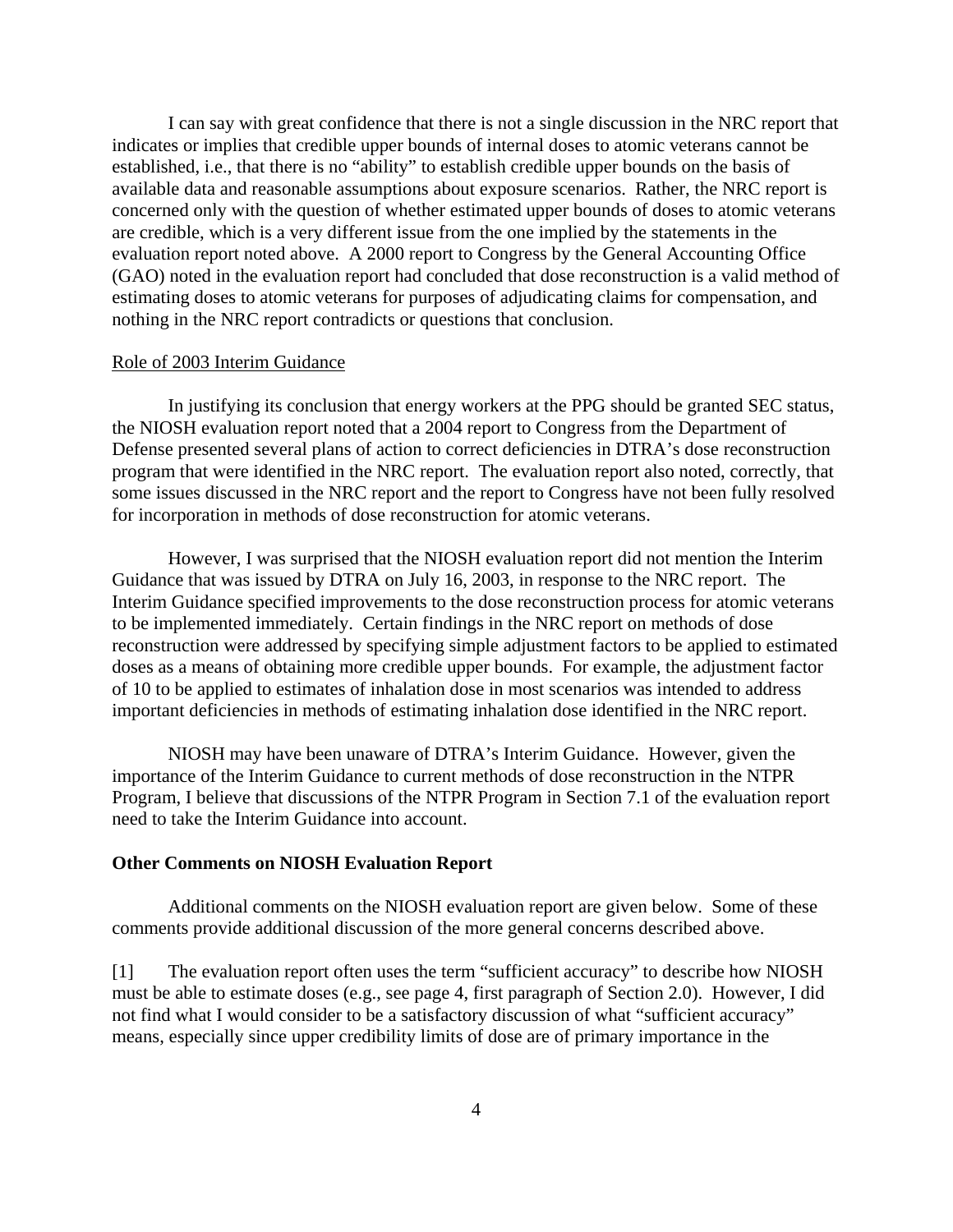compensation program for energy workers, not best estimates. The "accuracy" of an estimated dose doesn't matter much as long as an assumed uncertainty or bias in that estimate is credible.

[2] On page 6, a statement at the end of the paragraph immediately preceding Section 4.2 notes that dose reconstructions have been completed for three claims for compensation by energy workers at the PPG. Given NIOSH's conclusion that inhalation doses to those workers cannot be estimated reliably at the present time, I think it would be of interest to discuss how doses to the three claimants were estimated (e.g., how difficulties in estimating dose were addressed).

[3] On page 7, the first row in Table 5.1 notes that there have been reports of defective seals in film badges used at Operation DOMINIC I. This table might also note that there are concerns about damaged film at other operations in the Pacific, including Operation REDWING. The NRC report provides discussions on this issue.

[4] The 2000 GAO report to Congress, which led to the 2003 NRC report, is mentioned in the second paragraph of Section 7.1 on page 11. However, in the interest of fairness and accuracy, I believe that the NIOSH evaluation report should mention the GAO report's conclusion that dose reconstruction is a valid method of estimating doses to atomic veterans for purposes of adjudicating claims for compensation. I also noticed that the GAO report is not included in the reference list beginning on page 19.

[5] If Table V.C.7 from the NRC report, as given on page 12 of the evaluation report, is retained, I believe that the evaluation report should note that some of the points in that table apply only at the NTS and, thus, are not relevant to dose reconstructions at the PPG.

[6] On page 12, the statement immediately following Table V.C.7 from the NRC report is correct. However, as discussed in a previous comment, that statement probably is misleading in regard to dose reconstructions at the PPG, where concerns about obtaining credible upper bounds of inhalation dose to atomic veterans appear to be less important.

[7] The beginning of the last paragraph on page 12 notes that "[m]ost of the issues dealing with uncertainty are similar to issues NIOSH has already or is currently dealing with ..." I think it would be helpful to be more explicit about particular issues that are similar in the two programs. That statement also begs the question of why NIOSH believes that it isn't able to deal with those issues at the PPG when they are dealing with them in other cases.

[8] In regard to the last paragraph of the section on External Dose Issues on page 13, I would argue that the approach of applying uncertainty factors to ensure that reasonable estimates of external dose are obtained, which NIOSH expects to use in its dose reconstructions, also can be applied in estimating internal dose. Indeed, just such an approach is specified in DTRA's 2003 Interim Guidance, as noted in a previous comment.

[9] I do not object to discussions in the section on Ingestion on page 15. However, I do think that an important implication of analyses of ingestion scenarios in the NRC report is that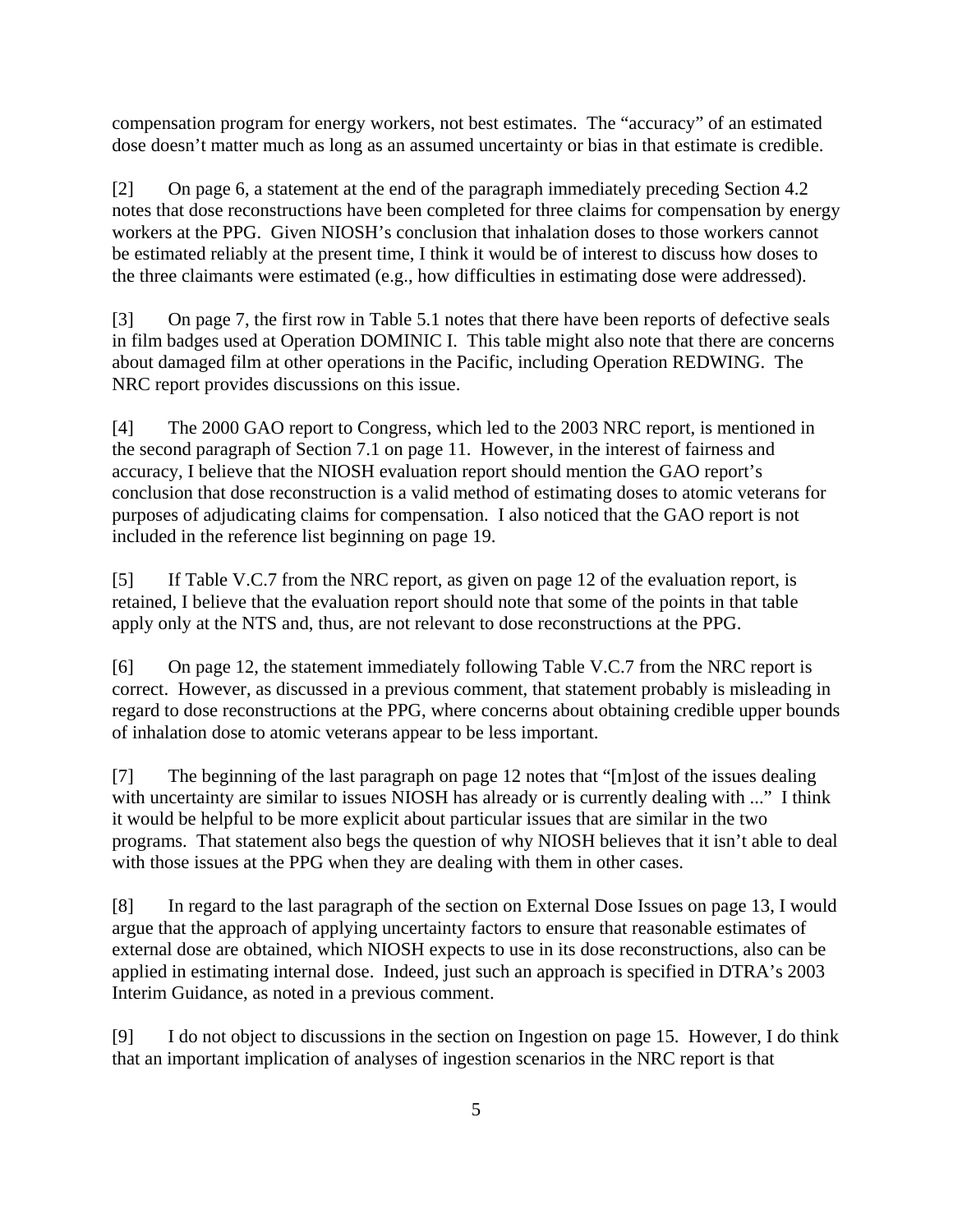reasonable bounding estimates of ingestion dose can be obtained for use in dose reconstructions for specific individuals. This point perhaps deserves greater emphasis.

[10] In the section on Neutrons on page 16, there are two statements that, if I understand them, don't seem right. The first is a statement that, in addition to detonation events, a potential source of neutron exposure is "accessing the detonation locations for recovery of monitoring equipment." A later sentence then refers to access controls that were implemented "following the detonations," as if this had something to do with controlling exposures to neutrons. I don't know what the authors of this section intended (and the summary of neutron dosimetry data in Table 5.1 on page 7 does not help me), but the fact of the matter is that all exposures to neutrons occurred essentially at the time of detonation (or within a few seconds after a detonation, as short-lived fission products that are delayed neutron emitters decayed), and exposures to neutrons did not occur during post-detonation recovery of monitoring equipment.

I would also note that although NIOSH did not complete an evaluation of the feasibility of estimating neutron doses, such doses can be estimated, in the rare instances when they occurred at the PPG, on the basis of information given in reports issued by the NTPR Program.

[11] Section 7.3 on Occupational Medical Exposures on page 16 interested me in the following way. This section basically argues that doses from occupational medical exposures of energy workers at the PPG can be estimated even in the absence of directly relevant data. I do not take issue with that conclusion; indeed, I believe that the approach to estimating dose outlined there is reasonable. However, in the interest of fairness, I believe that NIOSH should acknowledge that simple approximations based on available data also can be used in estimating internal dose, when this is indeed the case.

[12] As in previous comments, I believe that the statement at the end of the third paragraph on page 17 about "the lack of reliable information to establish plausible maximum limits to this exposure" is highly misleading. Again, the concern here, as I see it, is the crucial difference between establishing the degree of reliability of models and data (i.e., the magnitude of uncertainties or biases), which is an issue that has not been fully resolved in dose reconstructions for atomic veterans, and an inability to establish the reliability of models and data, which is not an issue when data do exist that can be used to establish reliability.

#### **Summary**

I believe that NIOSH's evaluation report on the SEC petition for energy workers at the PPG should be revised with two important goals in mind:

 (1) The evaluation report should present a fair and balanced discussion of findings in the 2003 NRC report on the adequacy of methods of dose reconstruction for atomic veterans used in the NTPR Program, especially methods of estimating inhalation dose, and the implications of those findings for dose reconstructions for energy workers at the PPG. The evaluation report also should discuss DTRA's 2003 Interim Guidance, which was